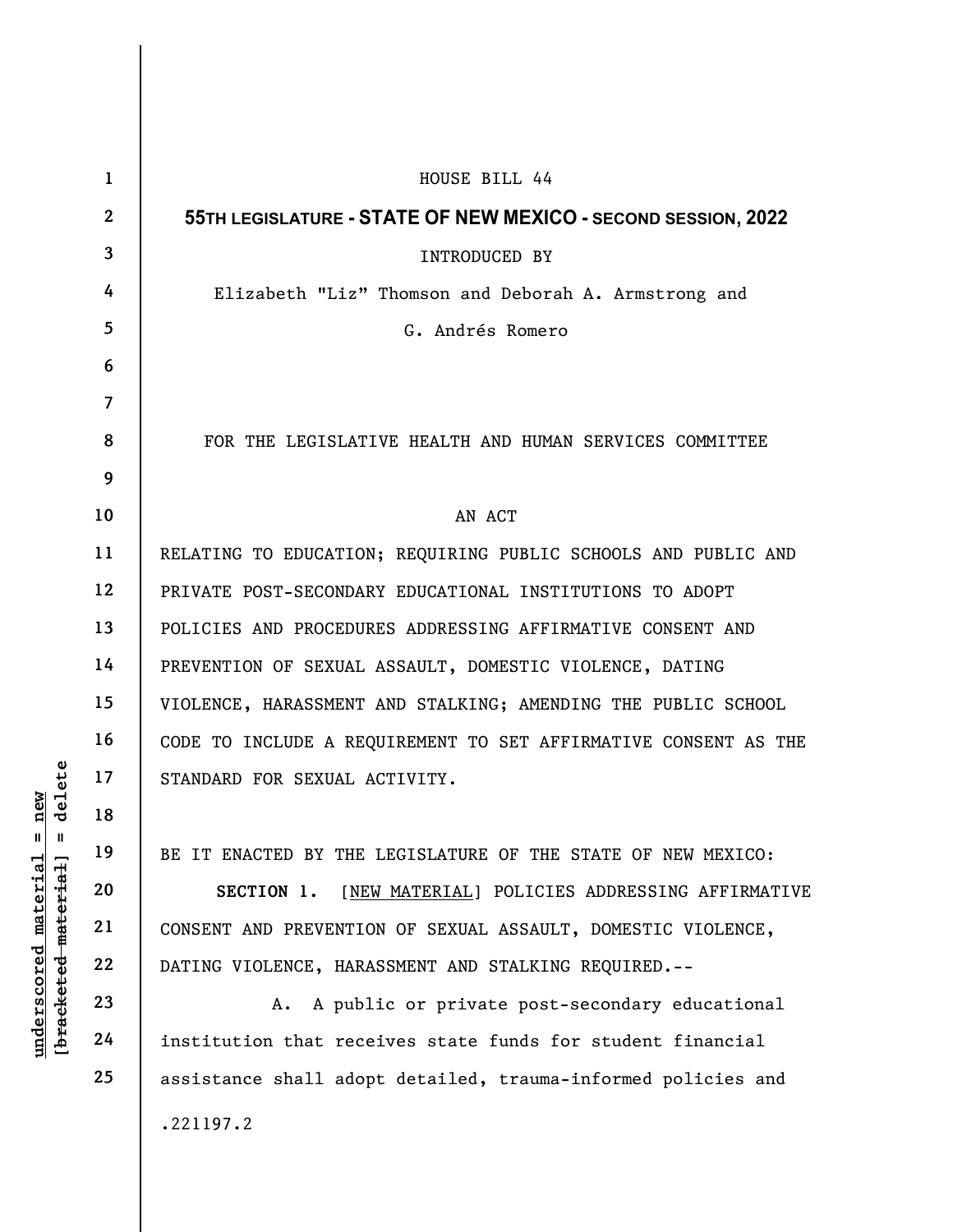under 17<br>
= 18<br>
= 19<br>
= 19<br>
= 19<br>
= 19<br>
= 19<br>
= 19<br>
= 19<br>
= 19<br>
= 19<br>
= 19<br>
= 19<br>
= 19<br>
= 19<br>
= 19<br>
= 19<br>
= 19<br>
= 19<br>
= 19<br>
= 19<br>
= 19<br>
= 19<br>
= 19<br>
= 19<br>
= 19<br>
= 19<br>
= 19<br>
= 19<br>
= 19<br>
= 19<br>
= 19<br>
= 19<br>
= 19<br>
= 19<br>
= 19<br>
= 1 2 3 4 5 6 7 8 9 10 11 12 13 14 15 16 17 18 19 20 21 22 23 24 25 trauma-informed responses for the investigation of allegations of sexual assault, domestic violence, dating violence and harassment or stalking involving a student, faculty member, employee, contractor or regent both on and off campus. B. All policies and procedures shall: (1) reference an affirmative consent standard in the determination of whether consent was given by all parties to sexual activity; (2) confirm that it is the responsibility of each person involved in the sexual activity to ensure that the person has the affirmative consent of all other participants engaged in that sexual activity; (3) confirm that affirmative consent: (a) can never be given by a person who is asleep, unconscious, incapacitated due to the influence of drugs, alcohol or medication or unable to communicate due to a mental or physical condition; (b) cannot be implied, assumed or inferred from silence or lack of protest or resistance; and (c) can be revoked at any time; and (4) confirm that the existence of a dating relationship between the persons involved, or the fact of past sexual relations between them, shall never by itself be assumed to be an indicator of consent. C. The standard to be used in determining whether .221197.2  $- 2 -$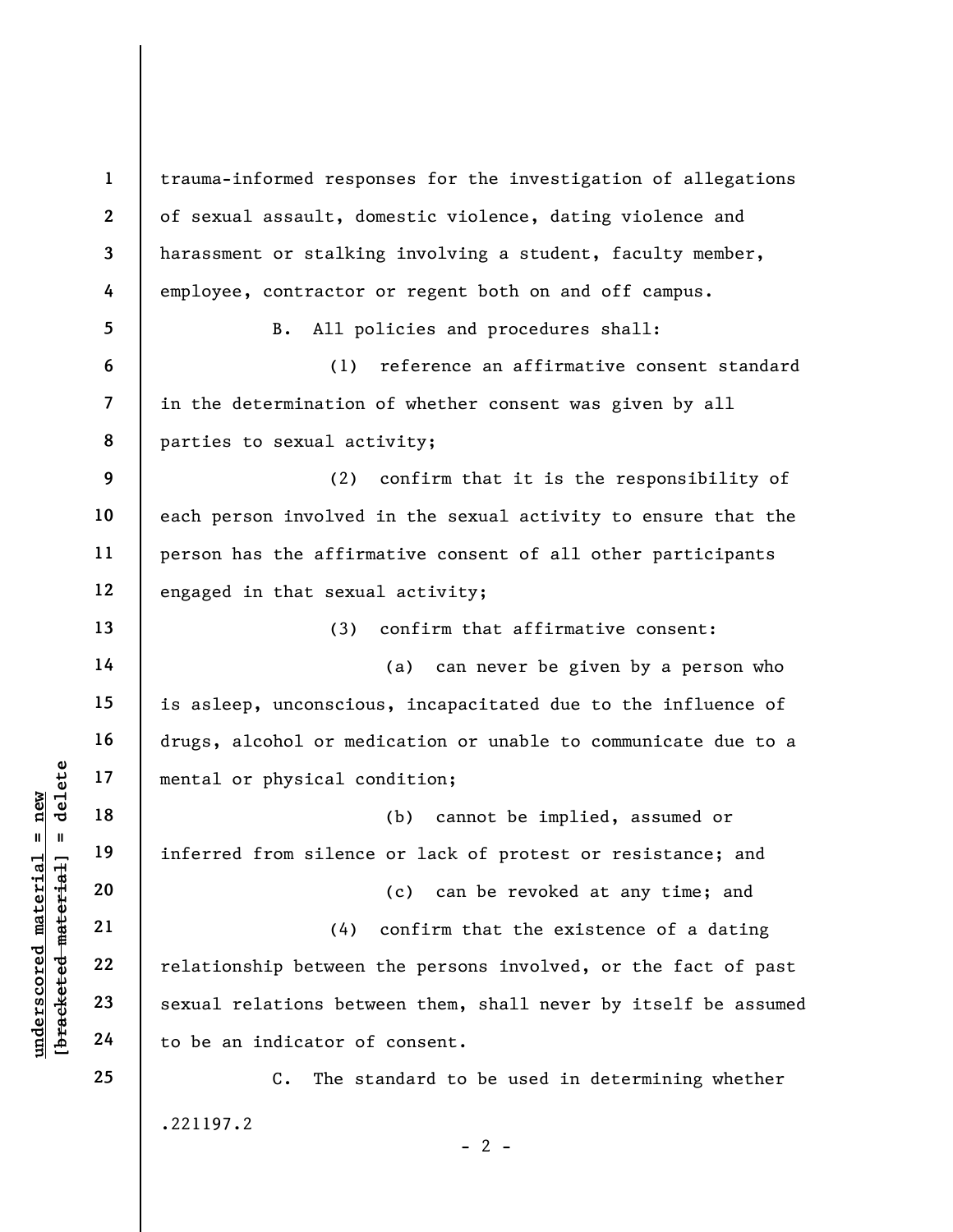understand material material informed response transmitted material involved in investigation and involved in investigation and involved in investigation and involved in investigation and involved in investigation and inve 1 2 3 4 5 6 7 8 9 10 11 12 13 14 15 16 17 18 19 20 21 22 23 24 25 the elements of the complaint against the responding party have been demonstrated is the preponderance of the evidence. D. Policies shall include a: (1) provision addressing how the institution will provide appropriate protections for the privacy of individuals involved, including confidentiality; (2) provision that all parties and witnesses who participate as a complainant or witness in an investigation will not be subject to disciplinary sanctions for a violation of the school's student conduct policy at or near the time of the incident, unless the school determines that the violation was egregious, including an action that places the health or safety of any other person at risk or involves plagiarism, cheating or academic dishonesty; (3) description of the role of the institutional staff supervision; and (4) provision for a comprehensive, traumainformed response training program for campus officials involved in investigating and adjudicating sexual assault, domestic violence, dating violence and harassment or stalking cases. E. Procedures shall include: (1) an initial response by the institution's personnel to a report of an incident, including: (a) providing written notification to .221197.2  $-3 -$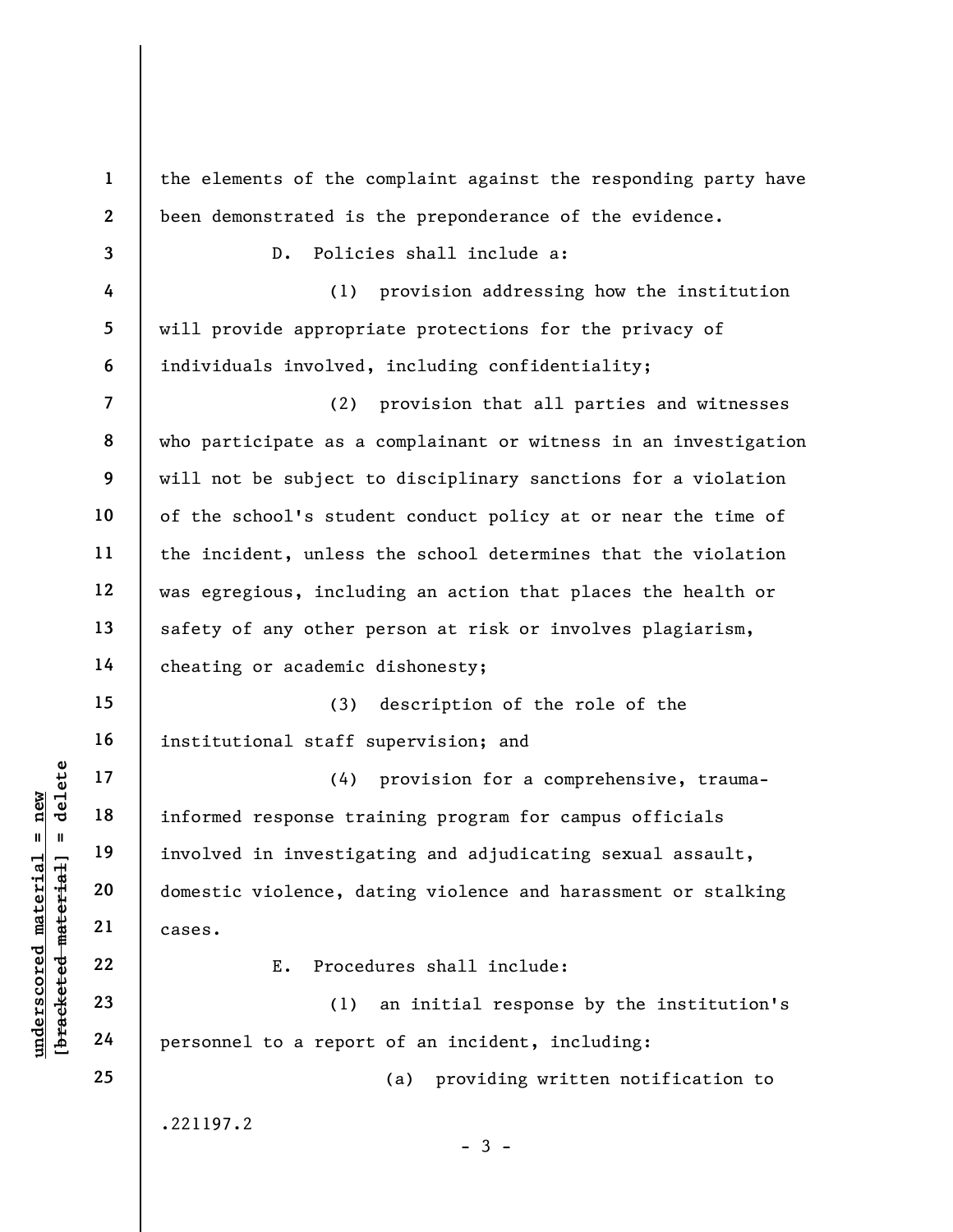|                                            | $\mathbf{1}$ | the complainant about the availability of, and contact          |
|--------------------------------------------|--------------|-----------------------------------------------------------------|
|                                            | $\mathbf{2}$ | information for, on- and off-campus resources and services and  |
|                                            | 3            | coordination with law enforcement, as appropriate;              |
|                                            | 4            | (b) providing information in writing to                         |
|                                            | 5            | the complainant about the importance of preserving evidence;    |
|                                            | 6            | the identification and location of<br>(c)                       |
|                                            | 7            | witnesses;                                                      |
|                                            | 8            | (d)<br>response to stranger and non-                            |
|                                            | 9            | stranger sexual assault;                                        |
|                                            | 10           | a preliminary complainant interview;<br>(e)                     |
|                                            | 11           | and                                                             |
|                                            | 12           | (f)<br>a comprehensive follow-up                                |
|                                            | 13           | complainant interview, as appropriate;                          |
|                                            | 14           | investigation of the complaint, including:<br>(2)               |
|                                            | 15           | (a)<br>contacting and interviewing the                          |
|                                            | 16           | responding party;                                               |
| delete                                     | 17           | (b)<br>seeking the identification and                           |
| new<br>Ш<br>- II                           | 18           | location of witnesses;                                          |
|                                            | 19           | (c) investigating allegations that                              |
| materia<br>[ <del>bracketed material</del> | 20           | alcohol or drugs were involved in the incident; provided that   |
|                                            | 21           | these allegations cannot be used against the complainant during |
| underscored                                | 22           | the process of investigating the complaint; and                 |
|                                            | 23           | participation of complainant<br>(d)                             |
|                                            | 24           | advocates and other support persons;                            |
|                                            | 25           | confidential reporting by complainants and<br>(3)               |
|                                            |              | .221197.2<br>4 -                                                |
|                                            |              |                                                                 |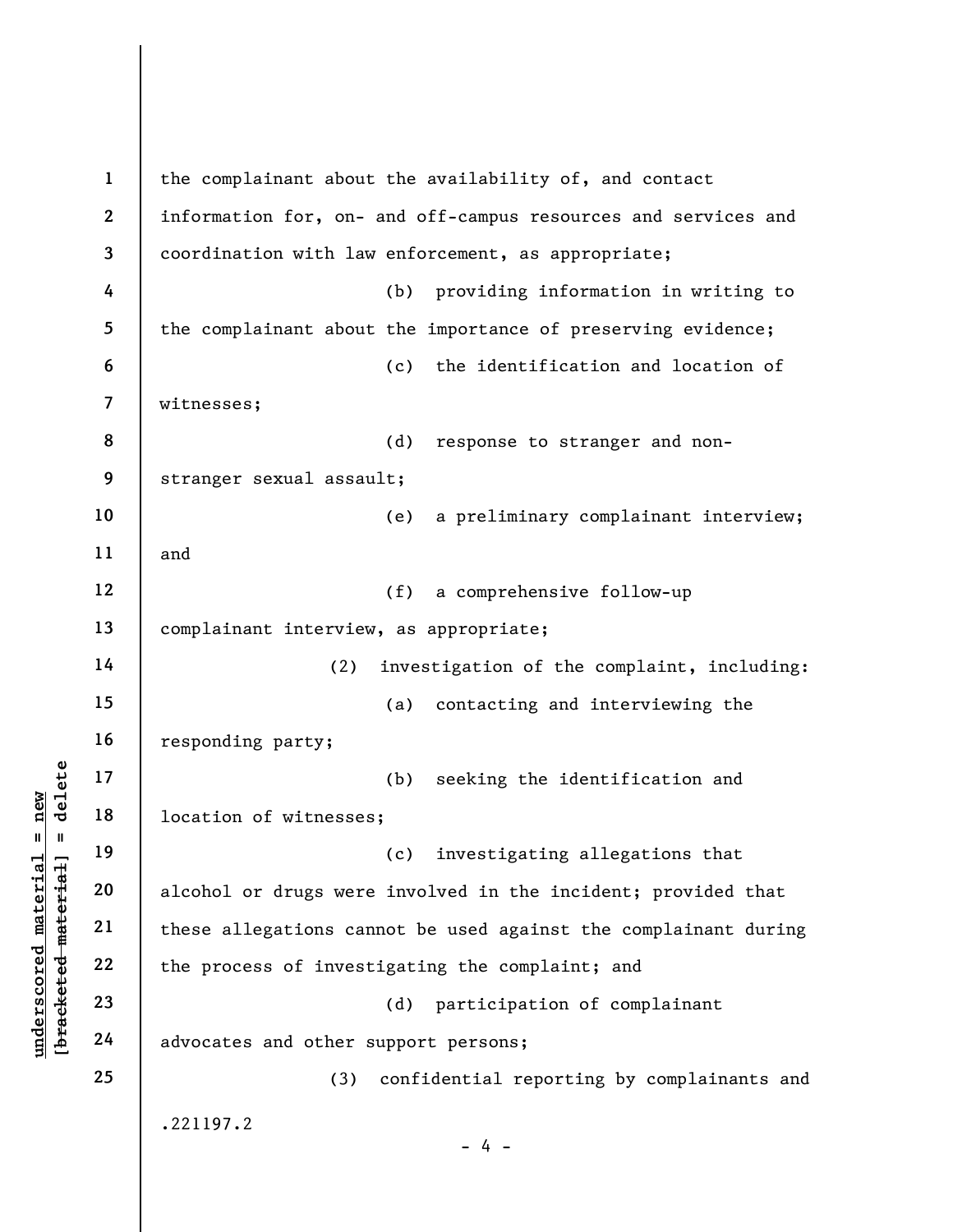1 third parties; and

underscored material = new [bracketed material] = delete 2 3 4 5 6 7 8 9 10 11 12 13 14 15 16 17 18 19 20 21 22 23 24 25 (4) evaluating complaints as appropriate. F. Public or private post-secondary educational institutions that receive state funds for student financial assistance shall: (1) enter into memoranda of understanding, agreements or collaborative partnerships with existing oncampus and community-based organizations, including rape crisis centers, to refer students for assistance or make services available to students, including counseling, health care, mental health care, complainant advocacy, legal assistance and resources for the responding party and the complainant at no cost; and (2) implement comprehensive prevention and outreach programs that: (a) include a range of prevention strategies, including empowerment programming, awarenessraising campaigns, primary prevention, bystander intervention and risk reduction; (b) make students aware of the institution's policy on sexual assault, domestic violence, dating violence and harassment or stalking by contacting and informing the student body, campus organizations, athletic programs and student groups about the institution's policy, the practical implications of an affirmative consent standard and .221197.2

 $- 5 -$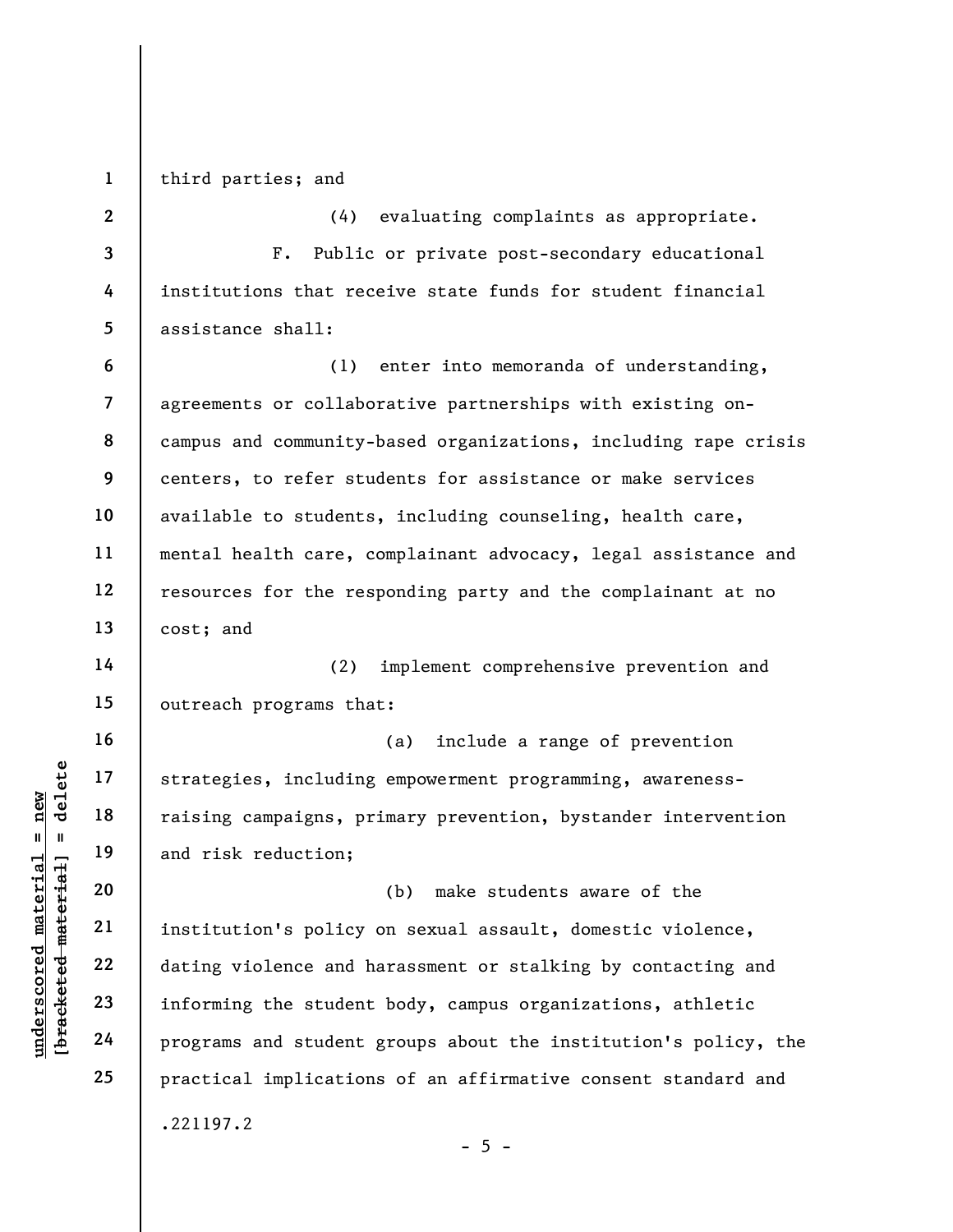underscored material = new [bracketed material] = delete 1 2 3 4 5 6 7 8 9 10 11 12 13 14 15 16 17 18 19 20 21 22 23 24 25 the rights and responsibilities of students under the policy; and (c) are included as part of every incoming student's orientation. G. For purposes of this section: (1) "affirmative consent" means affirmative, conscious and voluntary agreement to engage in sexual activity; (2) "complainant" means a student or employee who reports having experienced an incident of sexual assault, domestic violence, dating violence or harassment or stalking to the institution; (3) "dating violence" means violence committed by a person: (a) who is or has been in a social relationship of a romantic or intimate nature with the complainant; and (b) where the existence of such a relationship shall be determined based on the length of the relationship, the type of relationship and the frequency of interaction between the persons involved in the relationship; (4) "domestic violence" means domestic abuse as defined in Section 40-13-2 NMSA 1978 or crimes against household members described in Sections 30-3-12 through 30-3-16 NMSA 1978; (5) "harassment or stalking" means harassment, .221197.2  $- 6 -$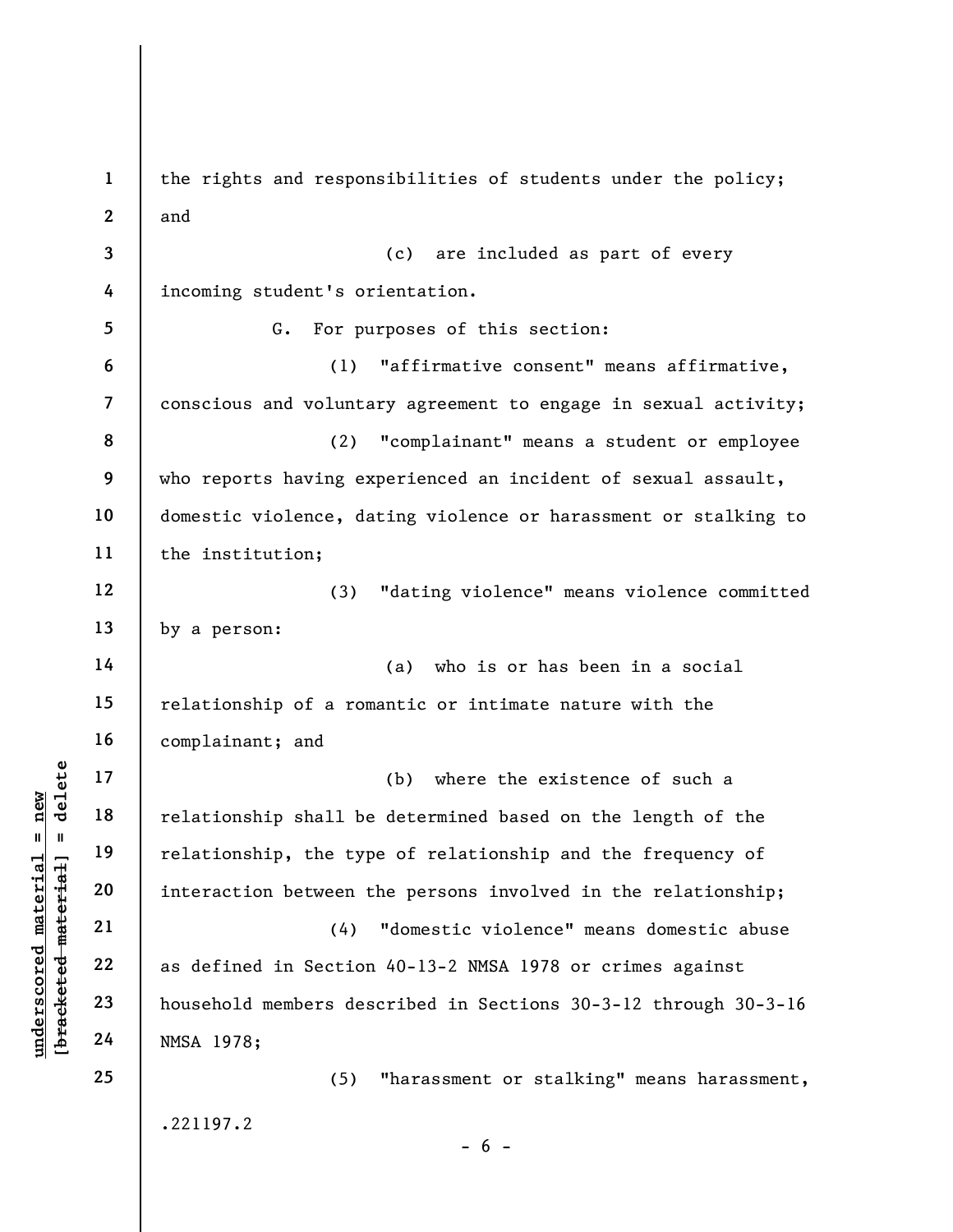stalking and aggravated stalking as described in Sections 30-3A-2 through 30-3A-3.1 NMSA 1978;

3 4 5 6 7 8 (6) "post-secondary educational institution" means a public, private, nonprofit or for-profit school chartered, incorporated or otherwise organized in this state that is legally authorized to award a vocational or technical certificate or a degree at an associate level or above with an established physical presence in this state;

(7) "responding party" means a student or employee who has been accused of an alleged incident of sexual assault, domestic violence, dating violence or harassment or stalking;

(8) "sexual assault" means sexual offenses described in Sections 30-9-11 through 30-9-14 and 30-9-14.3 NMSA 1978;

underscored material = new [bracketed material] = delete (9) "student" means an individual who is enrolled in a credit-bearing program through a public or private degree-granting post-secondary educational institution, whether part-time, full-time or as an extension student or who has taken a leave of absence or has withdrawn from the institution due to being a victim of sexual assault, domestic violence, dating violence or harassment or stalking;

(10) "trauma-informed policy" means a program or system that considers the widespread impact of trauma and understands potential paths for recovery; recognizes the signs .221197.2 - 7 -

1

2

9

10

11

12

13

14

15

16

17

18

19

20

21

22

23

24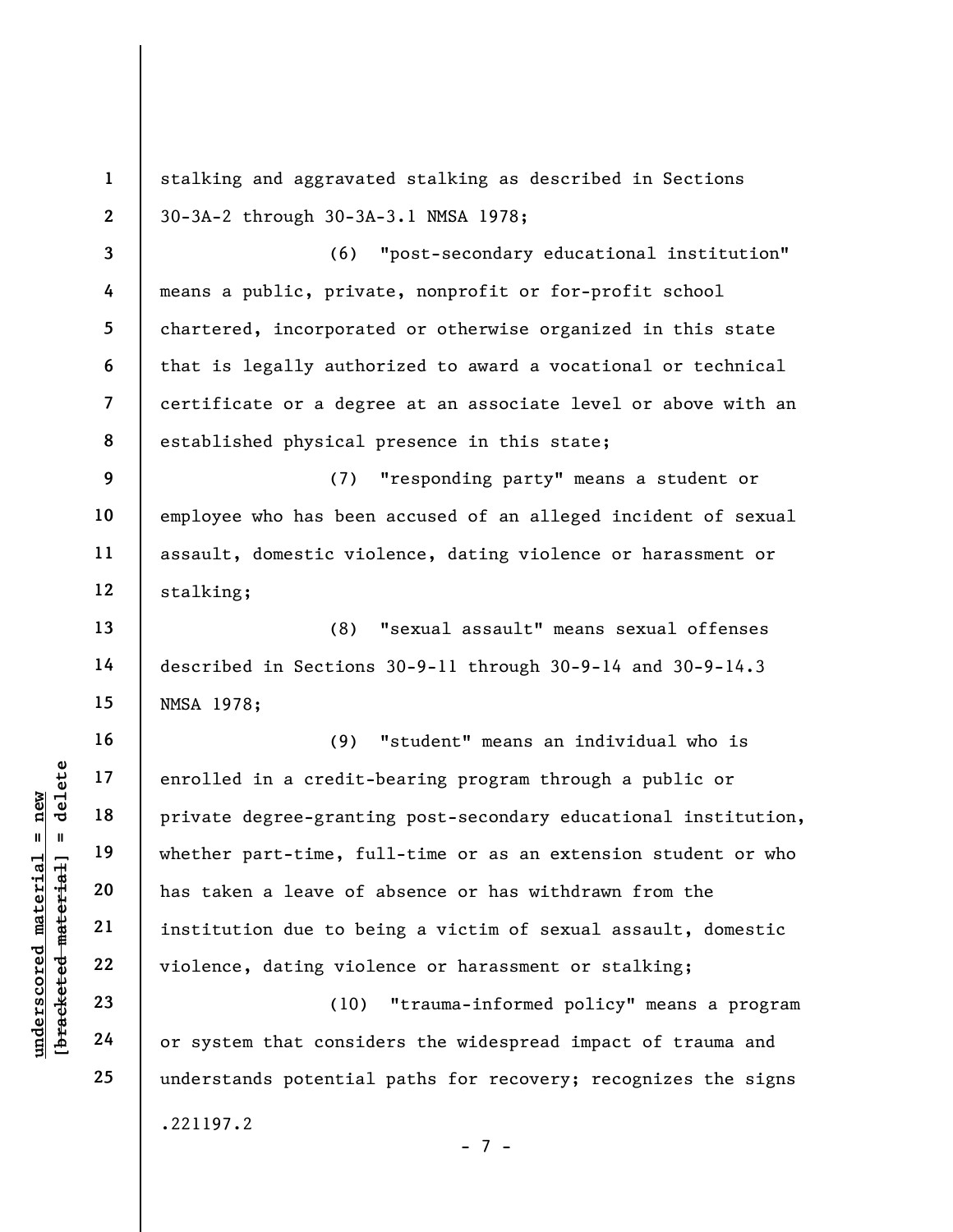and symptoms of trauma in clients, families, staff and others involved with the system; responds by fully integrating knowledge about trauma into policies, procedures and practices; and seeks to actively resist retraumatization; and

5 6 7 8 9 10 11 12 (11) "trauma-informed response" means a response involving an understanding of the complexities of dating violence, domestic violence, sexual assault and harassment or stalking through training centered on the neurobiological impact of trauma, the influence of societal myths and stereotypes surrounding the causes and impacts of trauma with an understanding of perpetration methodology and how to conduct an effective investigation.

SECTION 2. A new section of Chapter 22, Article 2 NMSA 1978 is enacted to read:

"[NEW MATERIAL] ADDITIONAL DEPARTMENT DUTIES--SEXUAL ASSAULT POLICIES.--

under 17<br>
and 18<br>
informed policies and<br>
informed policies and<br>
investigation of and<br>
allegations of sexual<br>
violence and harassme<br>
22<br>
faculty member, emplo<br>
23<br>
on and off campus.<br>
24<br>
B. All po A. The department shall adopt detailed, traumainformed policies and trauma-informed responses for the investigation of and disciplinary procedures addressing allegations of sexual assault, domestic violence, dating violence and harassment or stalking involving a student, faculty member, employee, school volunteer or contractor both on and off campus.

B. All policies and procedures shall:

.221197.2

(1) reference an affirmative consent standard

- 8 -

1

2

3

4

13

14

15

16

17

18

19

20

21

22

23

24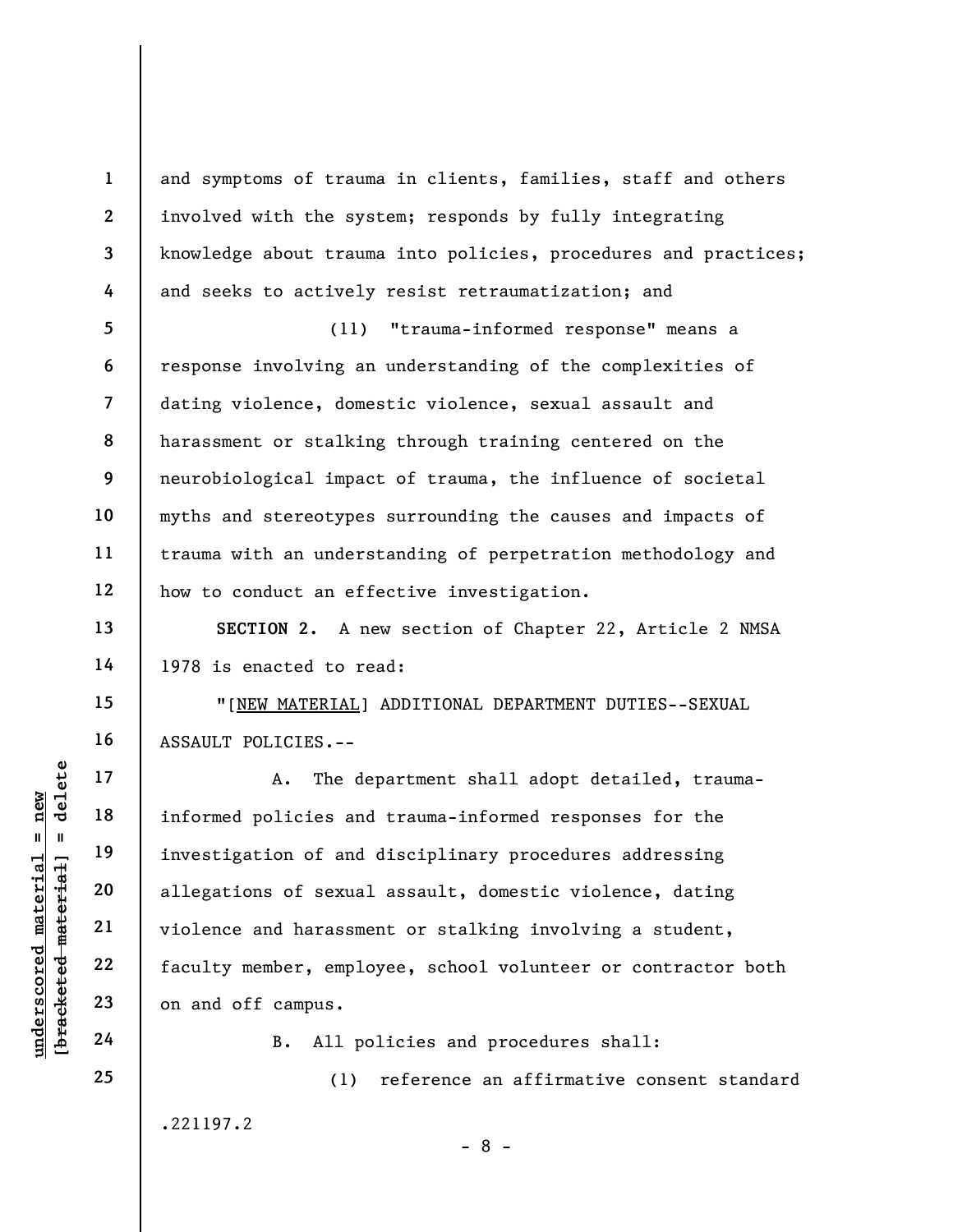understand material material sexual relations between<br>
sexual relations between<br>
sexual relations between<br>
assumed to be an indi<br>
assumed to be an indi<br>
c. The st<br>
c. The st<br>
c. The st<br>
c. The st<br>
c. The st<br>
c. The st<br>
c. 1 2 3 4 5 6 7 8 9 10 11 12 13 14 15 16 17 18 19 20 21 22 23 24 25 in the determination of whether consent was given by all parties to sexual activity; (2) confirm that it is the responsibility of each person involved in the sexual activity to ensure that the person has the affirmative consent of all other participants engaged in that sexual activity; (3) confirm that affirmative consent: (a) can never be given by a person who is asleep, unconscious, incapacitated due to the influence of drugs, alcohol or medication or unable to communicate due to a mental or physical condition; (b) cannot be implied, assumed or inferred from silence or lack of protest or resistance; and (c) is ongoing throughout a sexual activity and can be revoked at any time; and (4) confirm that the existence of a dating relationship between the persons involved, or the fact of past sexual relations between them, should never by itself be assumed to be an indicator of consent. C. The standard to be used in determining whether the elements of the complaint against the respondent have been demonstrated is the preponderance of the evidence. D. Policies shall include a: (1) provision addressing how the school will provide appropriate protections for the privacy of individuals .221197.2  $-9 -$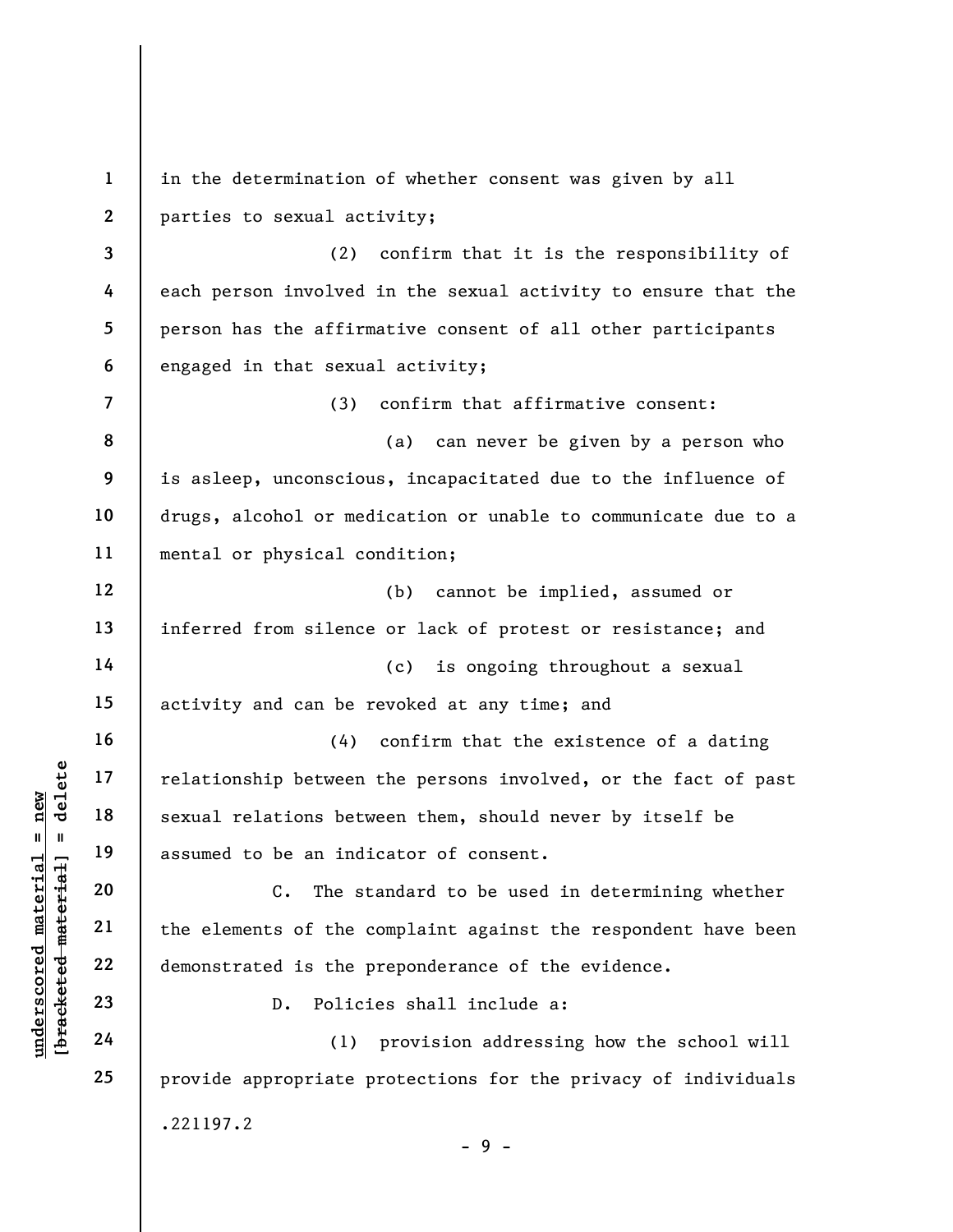understand material material end of the south that the for, on- and of f-camp<br>
with law enforcement,<br>
with law enforcement,<br>
with law enforcement,<br>
21<br>
with law enforcement,<br>
22<br>
23<br>
witnesses;<br>
24 1 2 3 4 5 6 7 8 9 10 11 12 13 14 15 16 17 18 19 20 21 22 23 24 25 involved, including confidentiality; (2) provision that an individual who participates as a complainant or witness in an investigation will not be subject to disciplinary sanctions for a violation of the school's student conduct policy at or near the time of the incident; (3) description of the role of the school staff supervision; and (4) provision for a comprehensive, traumainformed training program for school officials involved in investigating and adjudicating sexual assault, domestic violence, dating violence and harassment or stalking cases. E. Procedures shall include: (1) an initial response by the school's personnel to a report of an incident, including: (a) written notification to the complainant about the availability of, and contact information for, on- and off-campus resources and services and coordination with law enforcement, as appropriate; (b) providing information in writing to the complainant about the importance of preserving evidence; (c) the identification and location of witnesses; (d) response to stranger and nonstranger sexual assault; .221197.2  $- 10 -$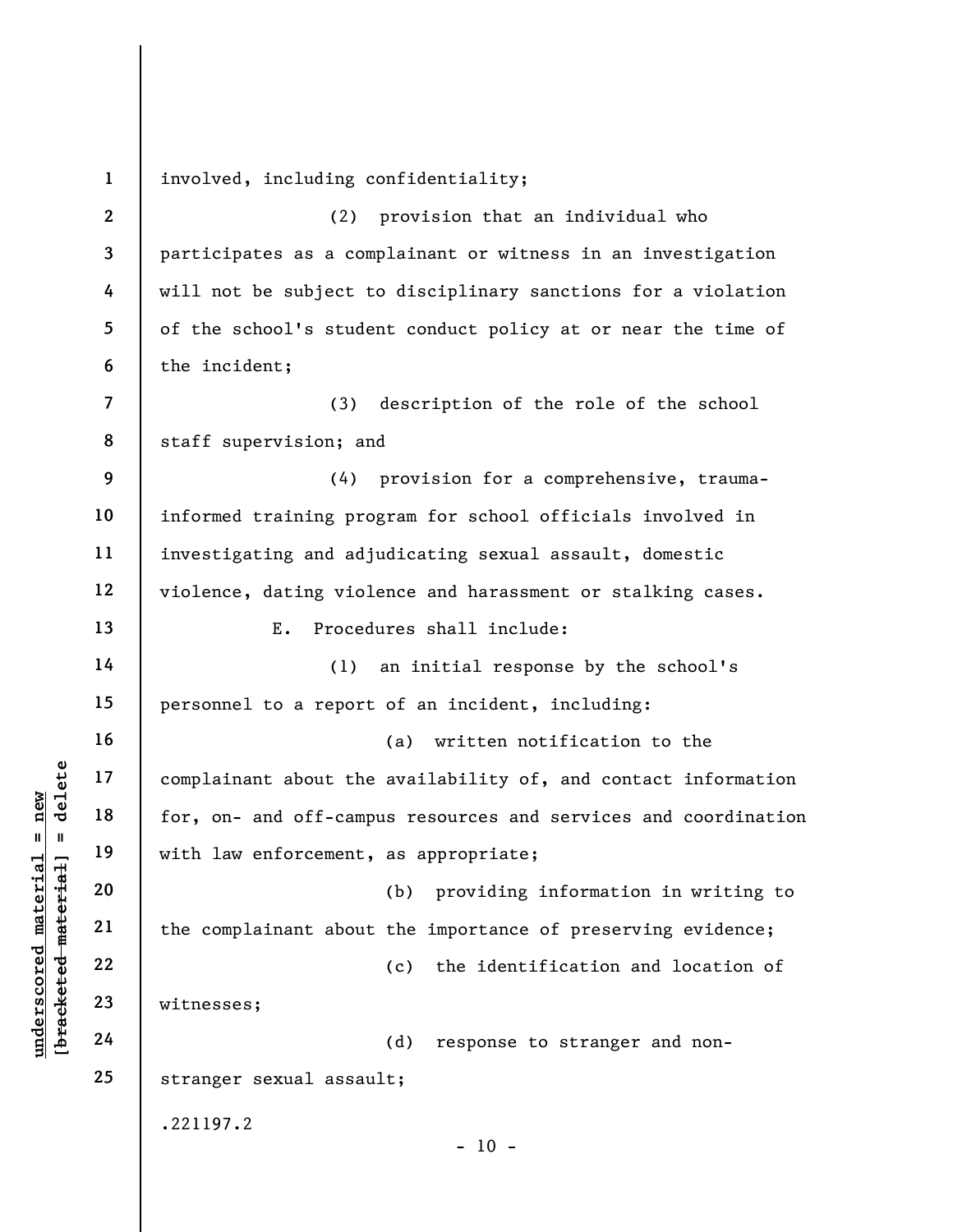|                                  | $\mathbf{1}$ | a preliminary complainant interview;<br>(e)                     |
|----------------------------------|--------------|-----------------------------------------------------------------|
|                                  | $\mathbf{2}$ | and                                                             |
|                                  | 3            | (f)<br>a comprehensive follow-up                                |
|                                  | 4            | complainant interview, as appropriate;                          |
|                                  | 5            | investigation of the complaint, including:<br>(2)               |
|                                  | 6            | (a)<br>contacting and interviewing the                          |
|                                  | 7            | responding party;                                               |
|                                  | 8            | (b)<br>seeking the identification and                           |
|                                  | 9            | location of witnesses;                                          |
|                                  | 10           | investigating allegations that<br>(c)                           |
|                                  | 11           | alcohol or drugs were involved in the incident; provided that   |
|                                  | 12           | these allegations cannot be used against the complainant during |
|                                  | 13           | the process of investigating the complaint; and                 |
|                                  | 14           | participation of complainant<br>(d)                             |
|                                  | 15           | advocates and other support persons;                            |
|                                  | 16           | (3)<br>confidential reporting by complainants and               |
| delete                           | 17           | third parties; and                                              |
| new<br>11<br>$\mathbf{I}$        | 18           | evaluating complaints and taking<br>(4)                         |
|                                  | 19           | disciplinary action as appropriate.                             |
| $\mathtt{materidal}$<br>material | 20           | ${\bf F}$ .<br>Schools shall, to the extent feasible:           |
|                                  | 21           | enter into memoranda of understanding,<br>(1)                   |
|                                  | 22           | agreements or collaborative partnerships with existing on-      |
| underscored<br>[bracketed        | 23           | campus and community-based organizations, including rape crisis |
|                                  | 24           | centers, to refer students for assistance or make services      |
|                                  | 25           | available to students, including counseling, health care,       |
|                                  |              | .221197.2                                                       |
|                                  |              | $-11 -$                                                         |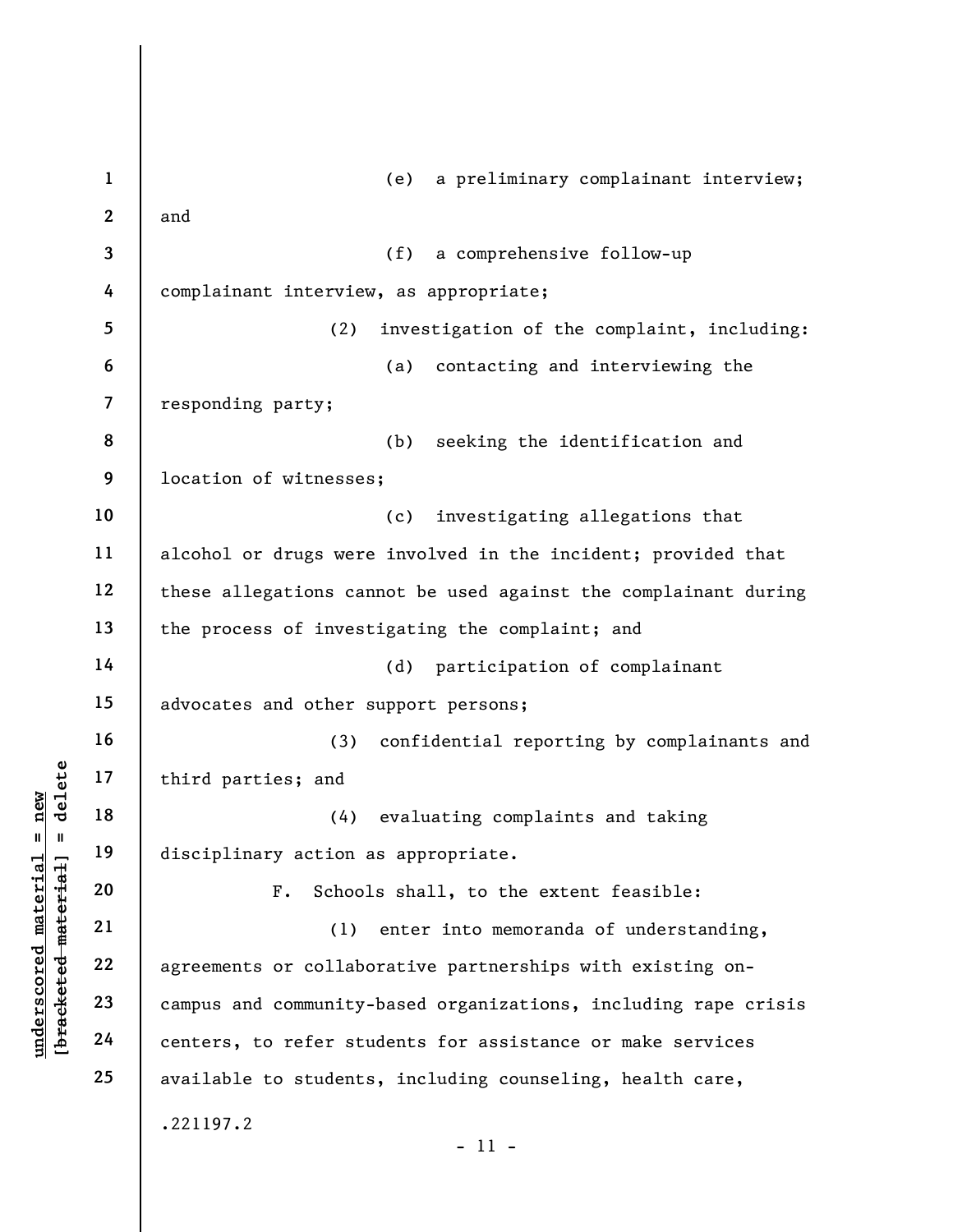understand material material end of an af-<br>
and responsibilities<br>
and responsibilities<br>
and responsibilities<br>
20<br>
incoming student's or<br>
21<br>
22<br>
23<br>
24<br>
24<br>
24<br>
22<br>
24<br>
24<br>
22<br>
24<br>
22<br>
24 1 2 3 4 5 6 7 8 9 10 11 12 13 14 15 16 17 18 19 20 21 22 23 24 25 mental health care, complainant advocacy, legal assistance and resources for the responding party and the complainant at no cost; and (2) implement comprehensive prevention and outreach programs addressing affirmative consent, sexual assault, domestic violence, dating violence and harassment or stalking that: (a) include a range of prevention strategies, including empowerment programming, awarenessraising campaigns, primary prevention, bystander intervention and risk reduction; (b) make students aware of the policy on sexual assault, domestic violence, dating violence and harassment or stalking by contacting and informing the student body, campus organizations, athletic programs and student groups about the school's sexual assault policy, the practical implications of an affirmative consent standard and the rights and responsibilities of students under the policy; and (c) are included as part of every incoming student's orientation. G. For purposes of this section: (1) "affirmative consent" means affirmative, conscious and voluntary agreement to engage in sexual activity; (2) "complainant" means a student or employee who reports having experienced an incident of sexual assault, .221197.2  $- 12 -$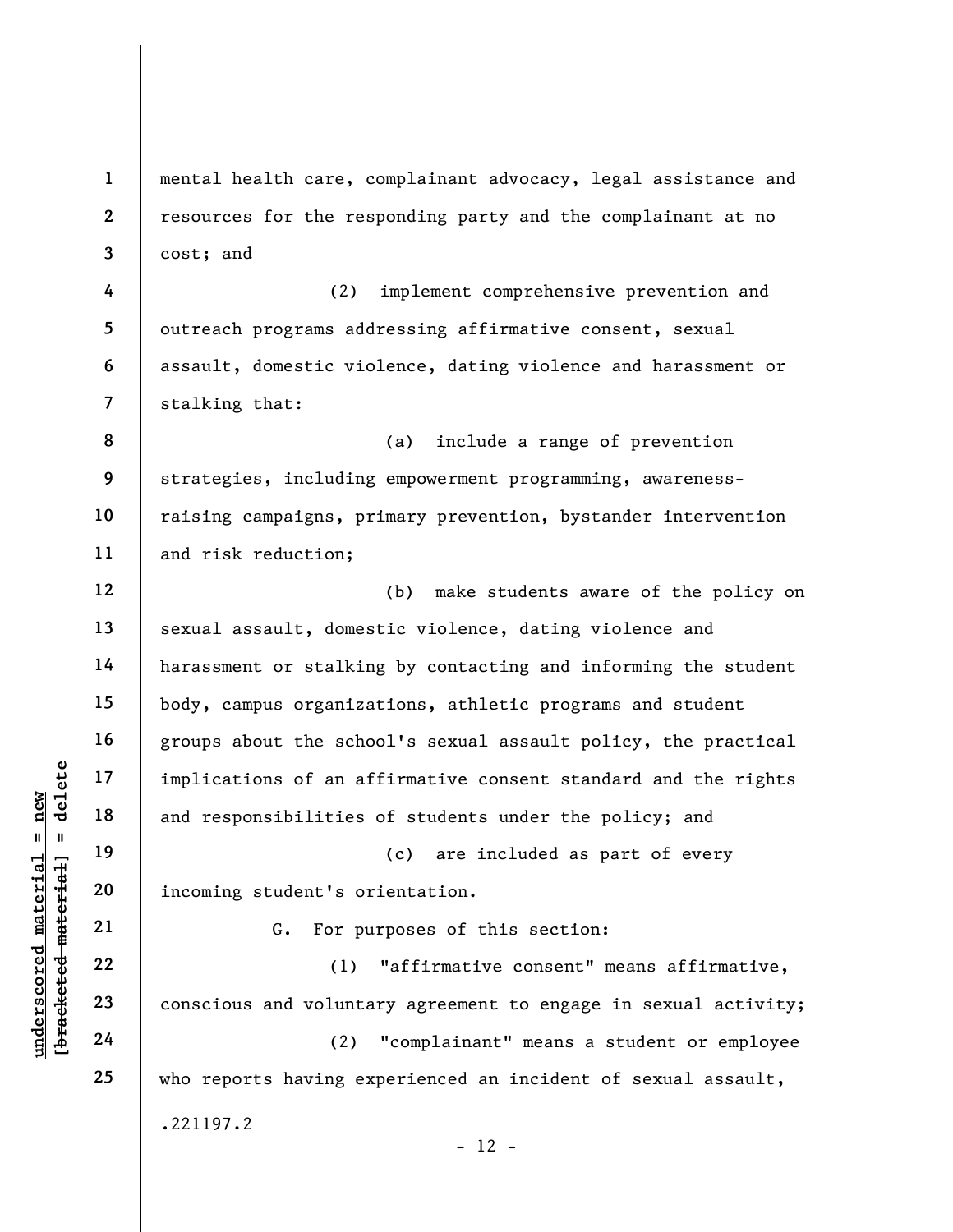underscored material = new [bracketed material] = delete 1 2 3 4 5 6 7 8 9 10 11 12 13 14 15 16 17 18 19 20 21 22 23 24 25 domestic violence, dating violence or harassment or stalking to the institution; (3) "dating violence" means violence committed by a person: (a) who is or has been in a social relationship of a romantic or intimate nature with the complainant; and (b) where the existence of such a relationship shall be determined based on the length of the relationship, the type of relationship and the frequency of interaction between the persons involved in the relationship; (4) "domestic violence" means domestic abuse as defined in Section 40-13-2 NMSA 1978 or crimes against household members described in Sections 30-3-12 through 30-3-16 NMSA 1978; (5) "harassment or stalking" means harassment, stalking and aggravated stalking as described in Sections 30-3A-2 through 30-3A-3.1 NMSA 1978; (6) "responding party" means a student or employee who has been accused of an alleged incident of sexual assault, domestic violence, dating violence or harassment or stalking; (7) "sexual assault" means sexual offenses described in Sections 30-9-11 through 30-9-14 and 30-9-14.3 NMSA 1978; .221197.2  $- 13 -$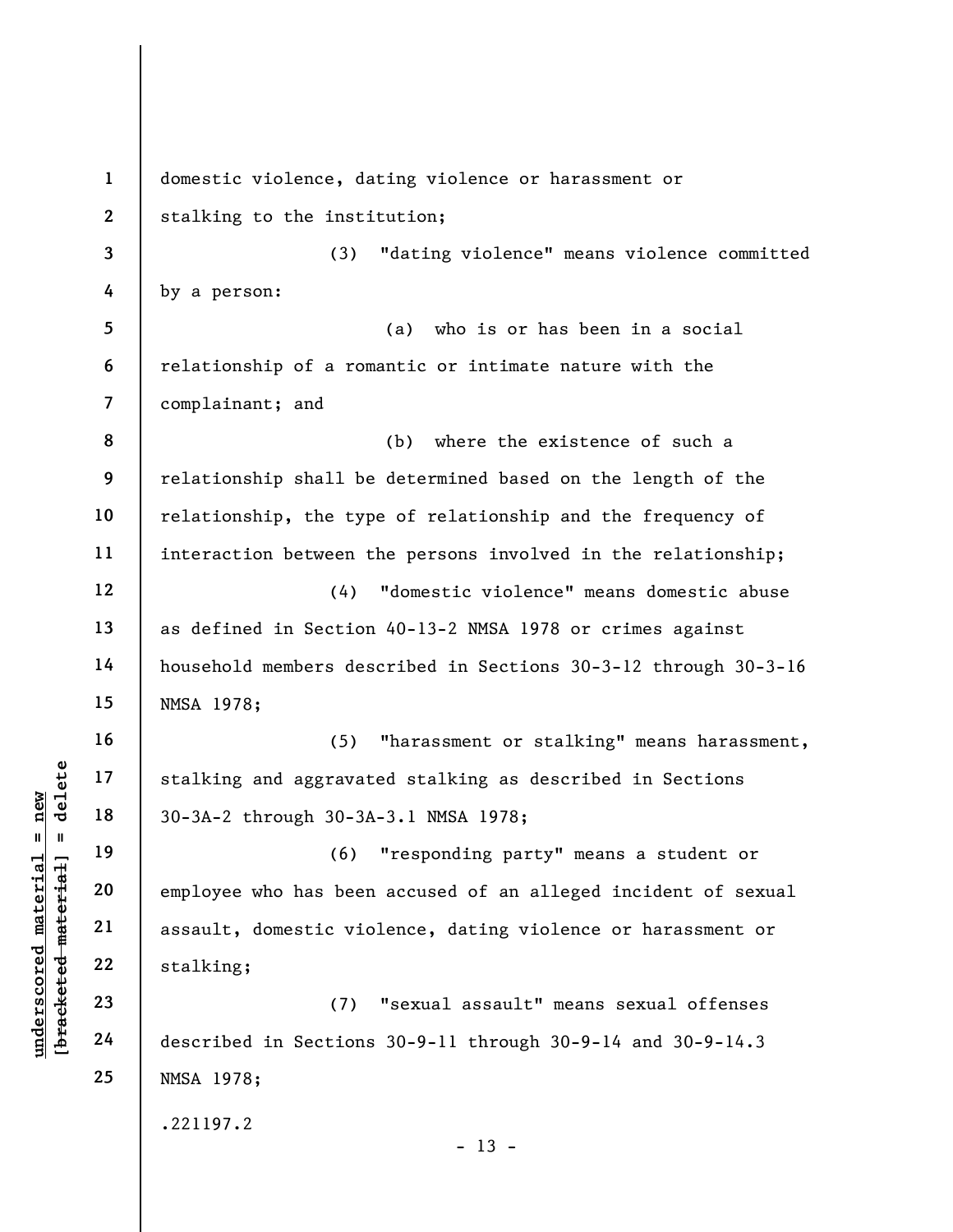underscored material = new [bracketed material] = delete 1 2 3 4 5 6 7 8 9 10 11 12 13 14 15 16 17 18 19 20 21 22 23 24 25 (8) "trauma-informed policy" means a program or system that considers the widespread impact of trauma and understands potential paths for recovery; recognizes the signs and symptoms of trauma in clients, families, staff and others involved with the system; responds by fully integrating knowledge about trauma into policies, procedures and practices; and seeks to actively resist retraumatization; and (9) "trauma-informed response" means a response involving an understanding of the complexities of dating violence, domestic violence, sexual assault and harassment or stalking through training centered on the neurobiological impact of trauma, the influence of societal myths and stereotypes surrounding the causes and impacts of trauma with an understanding of perpetration methodology and how to conduct an effective investigation." SECTION 3. Section 22-13-1.1 NMSA 1978 (being Laws 1986, Chapter 33, Section 5, as amended) is amended to read: "22-13-1.1. GRADUATION REQUIREMENTS.-- A. At the end of grades eight through eleven, each student shall prepare an interim next-step plan that sets forth the coursework for the grades remaining until high school graduation. Each year's plan shall explain any differences from previous interim next-step plans, shall be filed with the principal of the student's high school and shall be signed by the student, the student's parent and the student's guidance .221197.2

 $- 14 -$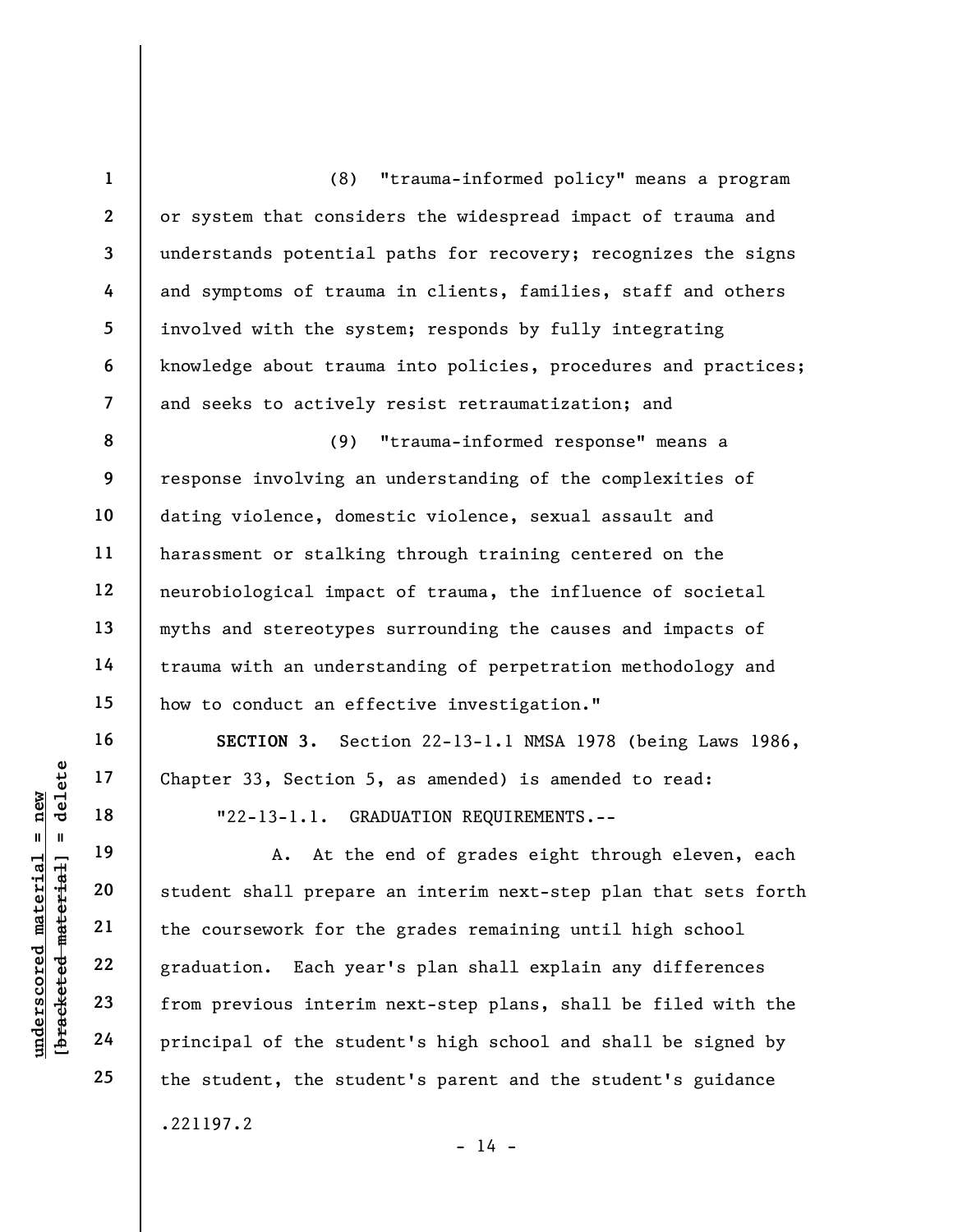1 2 counselor or other school official charged with coursework planning for the student.

B. Each student must complete a final next-step plan during the senior year and prior to graduation. The plan shall be filed with the principal of the student's high school and shall be signed by the student, the student's parent and the student's guidance counselor or other school official charged with coursework planning for the student.

C. An individualized education program that meets the requirements of Subsections A and B of this section and that meets all applicable transition and procedural requirements of the federal Individuals with Disabilities Education Act for a student with a disability shall satisfy the next-step plan requirements of this section for that student.

D. A local school board shall ensure that each high school student has the opportunity to develop a next-step plan based on reports of college and workplace readiness assessments, as available, and other factors and is reasonably informed about:

underscore of the set of the set of the set of the set of the set of the set of the set of the set of the set of the set of the set of the set of the set of the set of the set of the set of the set of the set of the set of (1) curricular and course options, including honors or advanced placement courses, dual-credit courses, distance learning courses, career clusters and career pathways, pre-apprenticeship programs or remediation programs that the college and workplace readiness assessments indicate to be appropriate;

.221197.2

 $- 15 -$ 

3

4

5

6

7

8

9

10

11

12

13

14

15

16

17

18

19

20

21

22

23

24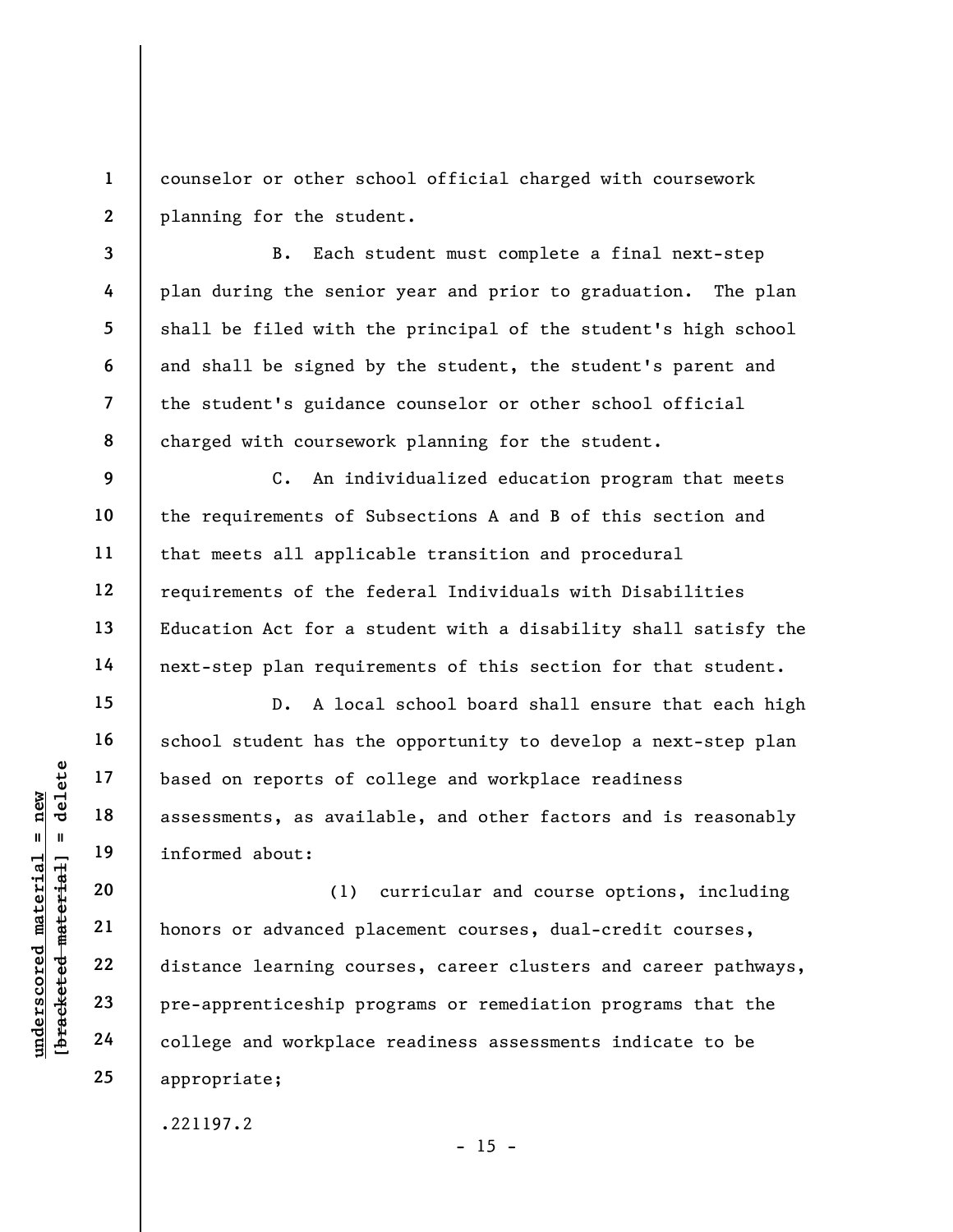|                                              | $\mathbf{1}$            | (2)<br>opportunities available that lead to                      |
|----------------------------------------------|-------------------------|------------------------------------------------------------------|
|                                              | $\overline{2}$          | different post-high-school options; and                          |
|                                              | $\overline{\mathbf{3}}$ | alternative opportunities available if the<br>(3)                |
|                                              | 4                       | student does not finish a planned curriculum.                    |
|                                              | 5                       | Ε.<br>The secretary shall:                                       |
|                                              | 6                       | establish specific accountability<br>(1)                         |
|                                              | $\overline{7}$          | standards for administrators, counselors, teachers and school    |
|                                              | 8                       | district staff to ensure that every student has the opportunity  |
|                                              | 9                       | to develop a next-step plan;                                     |
|                                              | 10                      | promulgate rules for accredited private<br>(2)                   |
|                                              | 11                      | schools in order to ensure substantial compliance with the       |
|                                              | 12                      | provisions of this section;                                      |
|                                              | 13                      | (3)<br>monitor compliance with the requirements                  |
|                                              | 14                      | of this section; and                                             |
|                                              | 15                      | compile such information as is necessary<br>(4)                  |
|                                              | 16                      | to evaluate the success of next-step plans and report annually,  |
| delete                                       | 17                      | by December 15, to the legislative education study committee     |
| $n$ ew                                       | 18                      | and the governor.                                                |
| Ш.<br>Ш                                      | 19                      | Once a student has entered ninth grade, the<br>${\bf F}$ .       |
|                                              | 20                      | graduation requirements shall not be changed for that student    |
|                                              | 21                      | from the requirements specified in the law at the time the       |
|                                              | 22                      | student entered ninth grade.                                     |
| underscored material<br>[bracketed material] | 23                      | Successful completion of a minimum of twenty-<br>G.              |
|                                              | 24                      | three units aligned to the state academic content and            |
|                                              | 25                      | performance standards shall be required for graduation.<br>These |
|                                              |                         | .221197.2                                                        |
|                                              |                         | $-16 -$                                                          |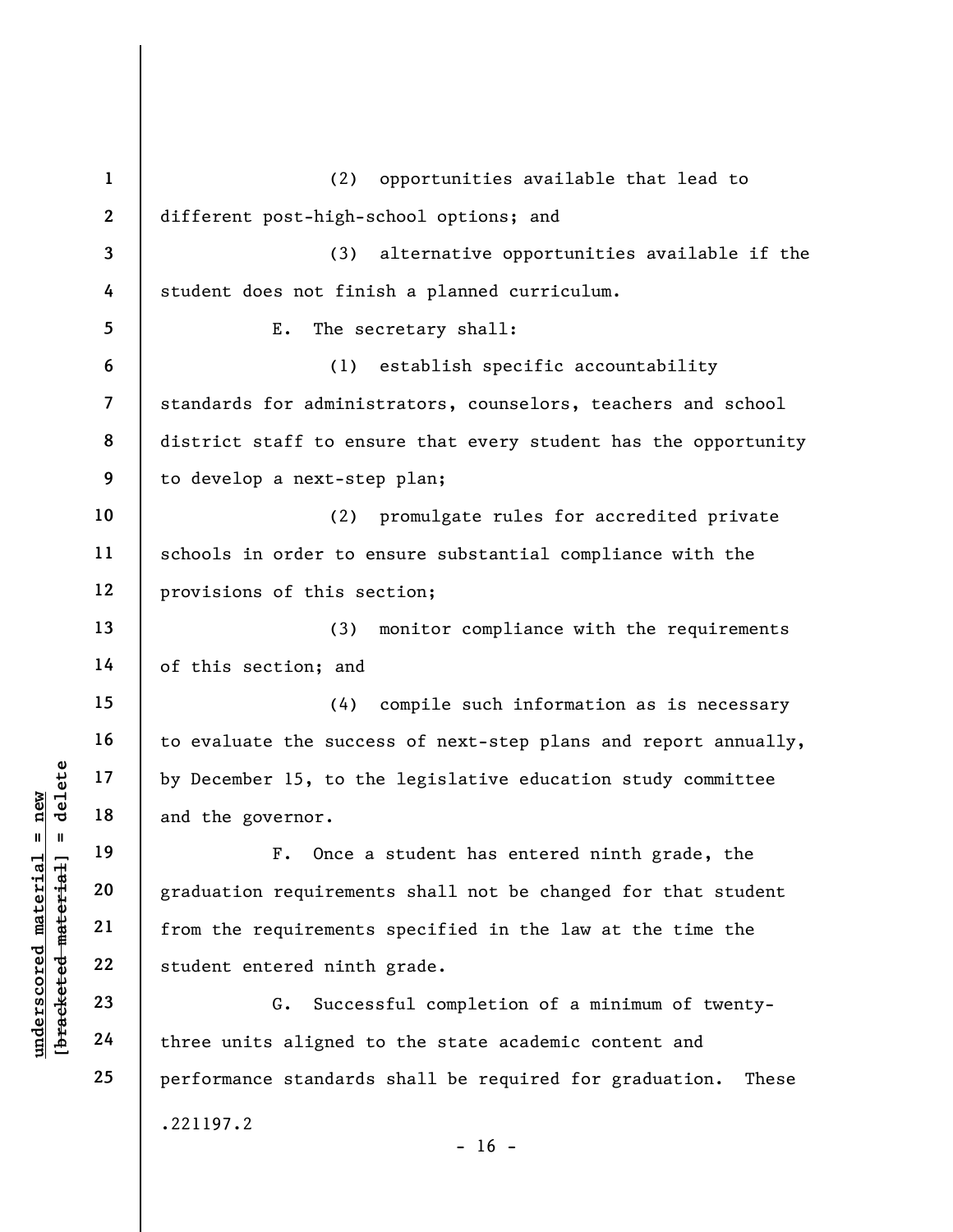understand material speaking and that may<br>  $\begin{bmatrix}\n1 & 1 & 19 \\
0 & 1 & 19 \\
0 & 0 & 21 \\
0 & 0 & 22 \\
0 & 0 & 22 \\
0 & 0 & 23 \\
0 & 0 & 24 \\
0 & 0 & 24\n\end{bmatrix}$  school year; and<br>  $\begin{bmatrix}\n2 & 2 & 2 \\
2 & 2005-2006 & \text{school year} \\
0 & 24 & 24\n\end{bmatrix}$ 1 2 3 4 5 6 7 8 9 10 11 12 13 14 15 16 17 18 19 20 21 22 23 24 25 units shall be as follows: (1) four units in English, with major emphasis on grammar and literature; (2) three units in mathematics, at least one of which is equivalent to the algebra 1 level or higher; (3) two units in science, one of which shall have a laboratory component; provided, however, that with students entering the ninth grade beginning in the 2005-2006 school year, three units in science shall be required, one of which shall have a laboratory component; (4) three units in social science, which shall include United States history and geography, world history and geography and government and economics; (5) one unit in physical education; (6) one unit in communication skills or business education, with a major emphasis on writing and speaking and that may include a language other than English; (7) one-half unit in New Mexico history for students entering the ninth grade beginning in the 2005-2006 school year; and (8) nine elective units and seven and one-half elective units for students entering the ninth grade in the 2005-2006 school year that meet department content and performance standards. Student service learning shall be offered as an elective. Financial literacy shall be offered as .221197.2 - 17 -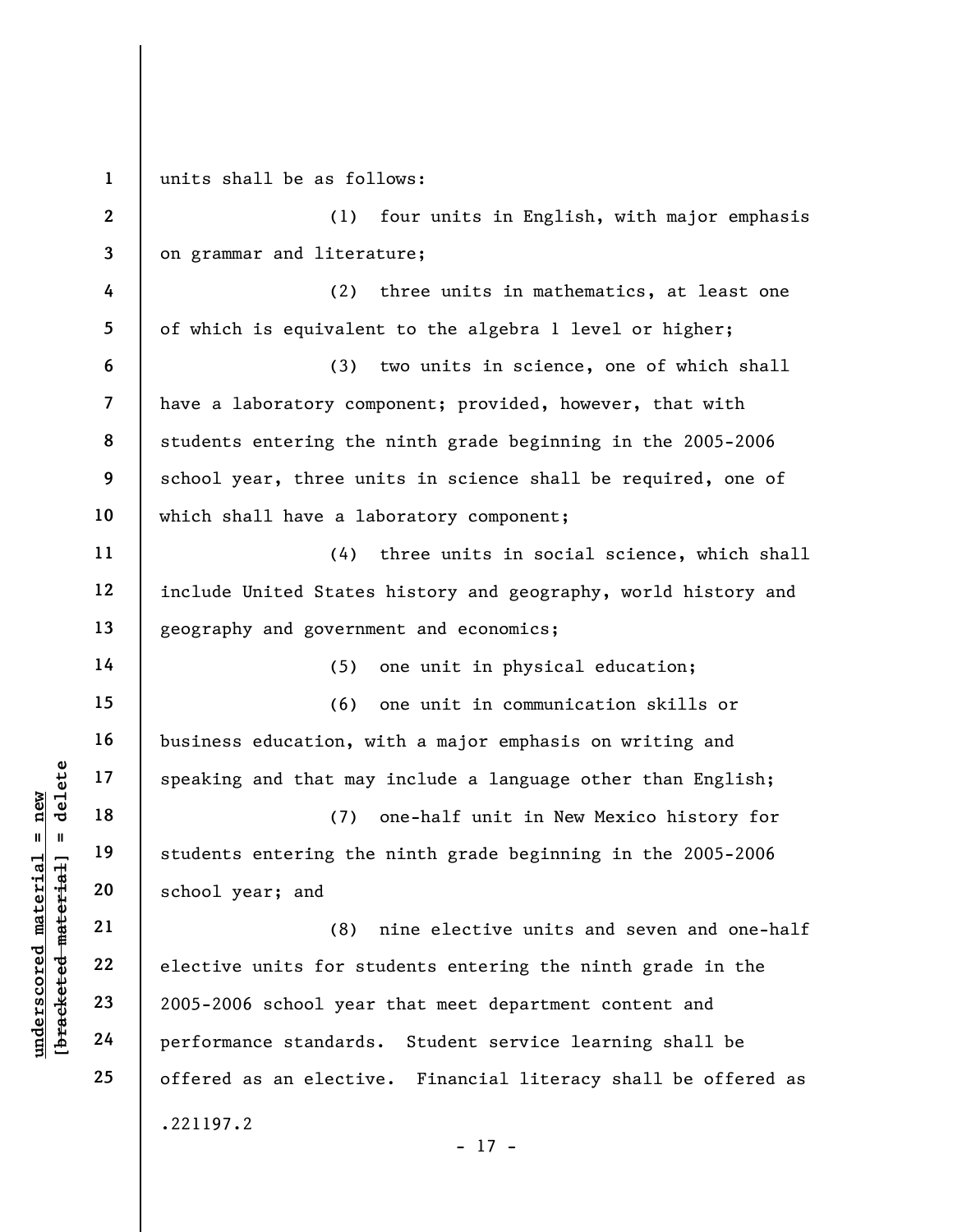an elective. Pre-apprenticeship programs may be offered as electives. Media literacy may be offered as an elective.

3 8 H. For students entering the ninth grade beginning in the 2009-2010 school year, at least one of the units required for graduation shall be earned as an advanced placement or honors course, a dual-credit course offered in cooperation with an institution of higher education or a distance learning course.

9 10 11 12 13 14 15 I. The department shall establish a procedure for students to be awarded credit through completion of specified career technical education courses for certain graduation requirements, and districts may choose to allow students who successfully complete an industry-recognized credential, certificate or degree to receive additional weight in the calculation of the student's grade point average.

underscores in the Mexico diploma of<br>
and the 2009-2010 school<br>
digital the 2009-2010 school<br>
digital and the 2009-2010 school<br>
of twenty-four units<br>
performance standards<br>
22<br>
diploma of excellence<br>
23<br>
24 on grammar, non J. Successful completion of the requirements of the New Mexico diploma of excellence shall be required for graduation for students entering the ninth grade beginning in the 2009-2010 school year. Successful completion of a minimum of twenty-four units aligned to the state academic content and performance standards shall be required to earn a New Mexico diploma of excellence. These units shall be as follows:

(1) four units in English, with major emphasis on grammar, nonfiction writing and literature; provided that department-approved work-based training or career and technical .221197.2

1

2

4

5

6

7

16

17

18

19

20

21

22

23

24

25

- 18 -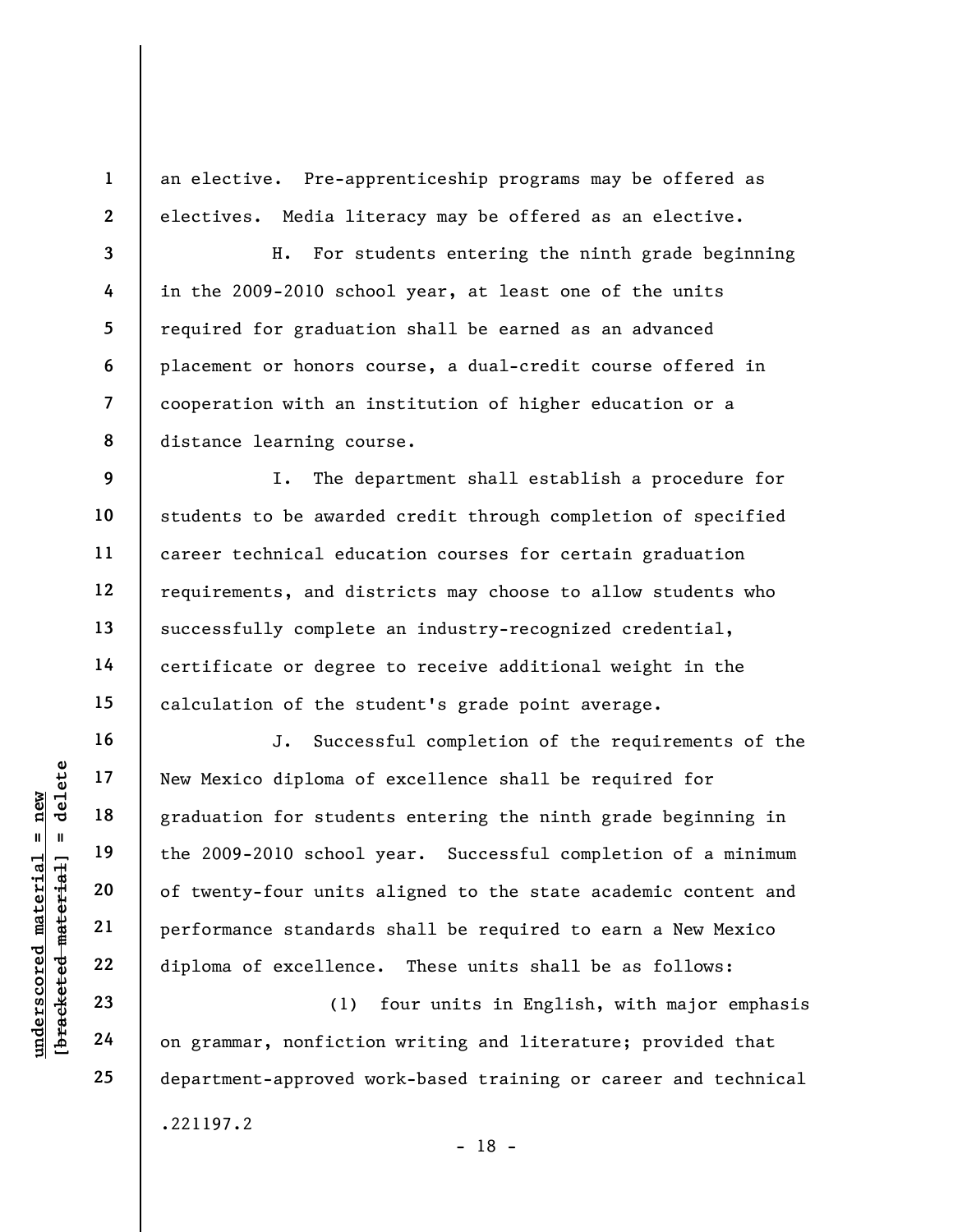education courses that meet state English academic content and performance standards shall qualify as one of the four required English units;

(2) four units in mathematics, of which one shall be the equivalent to or higher than the level of algebra 2, unless the parent submitted written, signed permission for the student to complete a lesser mathematics unit; and provided that a financial literacy course or department-approved workbased training or career and technical education course that meets state mathematics academic content and performance standards shall qualify as one of the four required mathematics units;

(3) three units in science, two of which shall have a laboratory component; provided that department-approved work-based training or career and technical education courses that meet state science academic content and performance standards shall qualify as one of the three required science units;

underscored material = new [bracketed material] = delete (4) three and one-half units in social science, which shall include United States history and geography, world history and geography, government and economics and one-half unit of New Mexico history;

(5) one unit in physical education, as determined by each school district, which may include a physical education program that meets state content and .221197.2

1

2

3

4

5

6

7

8

9

10

11

12

13

14

15

16

17

18

19

20

21

22

23

24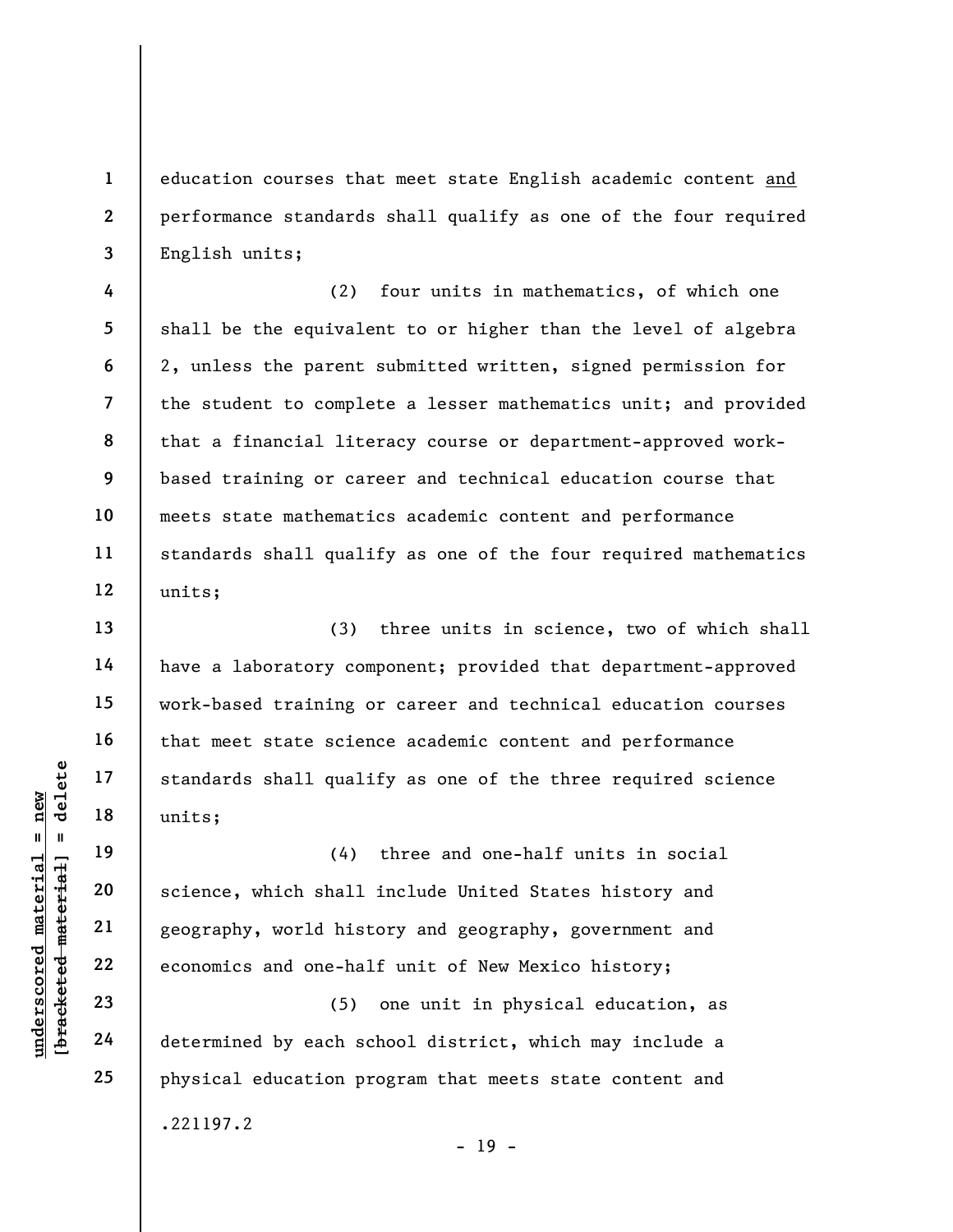2 3 performance standards or participation in marching band, junior reserve officers' training corps or interscholastic sports sanctioned by the New Mexico activities association or any other co-curricular physical activity;

5 6 7 (6) one unit in one of the following: a career cluster course, workplace readiness or a language other than English; and

8 9 10 11 12 13 14 (7) seven and one-half elective units that meet department content and performance standards. Career and technical education courses shall be offered as an elective. Student service learning shall be offered as an elective. Financial literacy shall be offered as an elective. Preapprenticeship programs may be offered as electives. Media literacy may be offered as an elective.

understate of the school district and the department by the school district the department by the school district the department by the school district the department by the school district the department by the school dis K. [For students entering the eighth grade in the 2012-2013 school year] A course in health education is required for each student prior to graduation. Health education may be required in either middle school or high school, as determined by the school district. [Each school district shall submit to the department by the beginning of the 2011-2012 school year a health education implementation plan for the 2012-2013 and subsequent school years, including in which grade health education will be required and how the course aligns with department content and performance standards] Health education courses shall include:

.221197.2

 $- 20 -$ 

1

4

15

16

17

18

19

20

21

22

23

24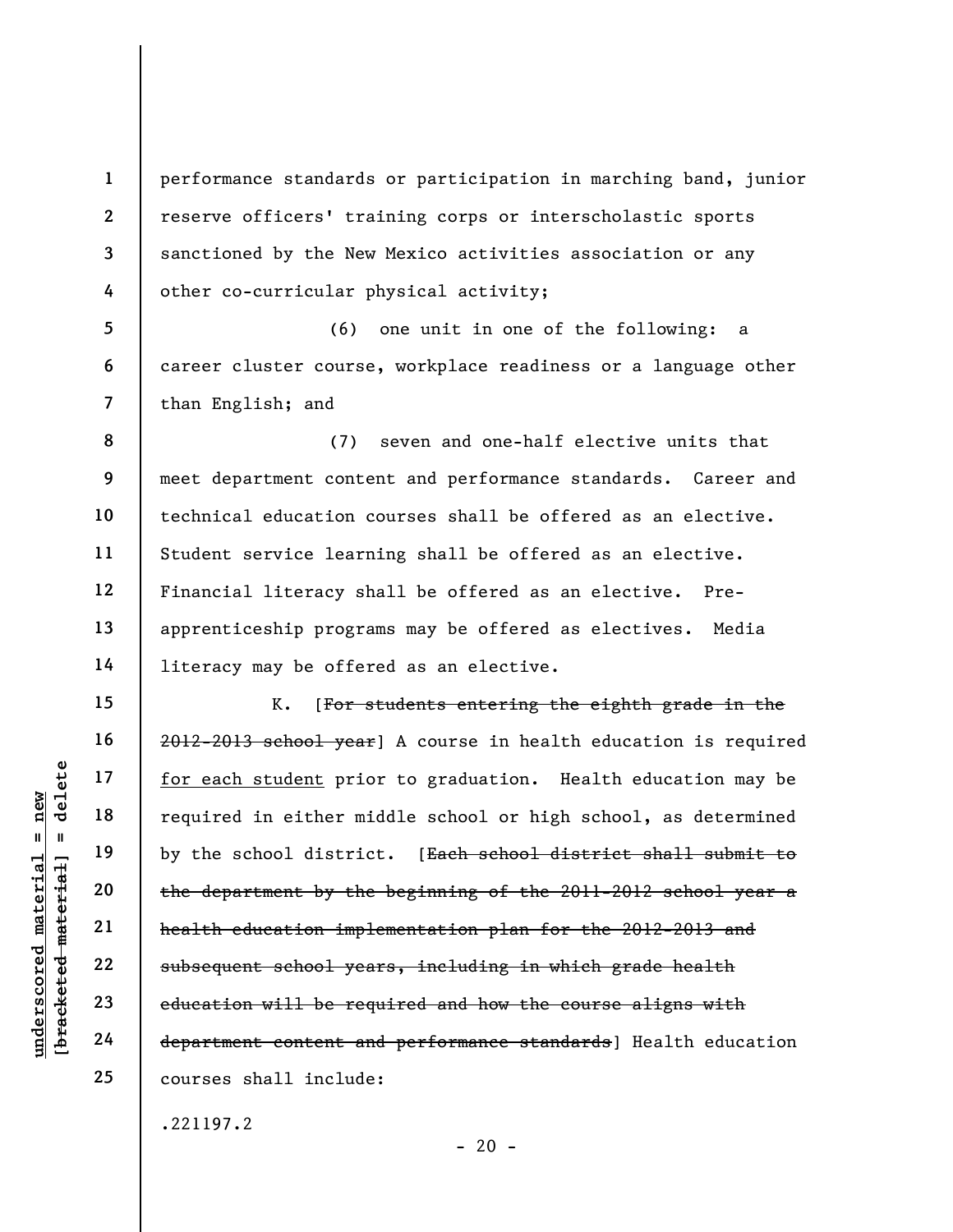underscored material = new [bracketed material] = delete 1 2 3 4 5 6 7 8 9 10 11 12 13 14 15 16 17 18 19 20 21 22 23 24 25 (1) age-appropriate prevention and awareness of sexual abuse and assault [awareness and prevention] training that: (a) meets department standards developed in consultation with the federal centers for disease control and prevention [that are]; (b) is based on evidence-based methods that have proven to be effective; and (c) includes a standard of affirmative consent defined as an affirmative, conscious and voluntary agreement to engage in sexual activity and emphasizes that: 1) it is the responsibility of each person involved in the sexual activity to ensure that the person has the affirmative consent of all other participants engaged in that sexual activity; 2) affirmative consent cannot be implied, assumed or inferred from silence or lack of protest or resistence; 3) affirmative consent is ongoing throughout a sexual activity and can be revoked at any time; 4) the existence of a dating relationship between the persons involved, or the fact of past sexual relations between them, should never be assumed to be an indicator of consent; and 5) affirmative consent can never be given by a person who is asleep, unconscious, incapacitated due to the influence of drugs, alcohol or medication or unable to communicate due to a mental or physical condition; and (2) lifesaving skills training that follows

.221197.2

 $-21 -$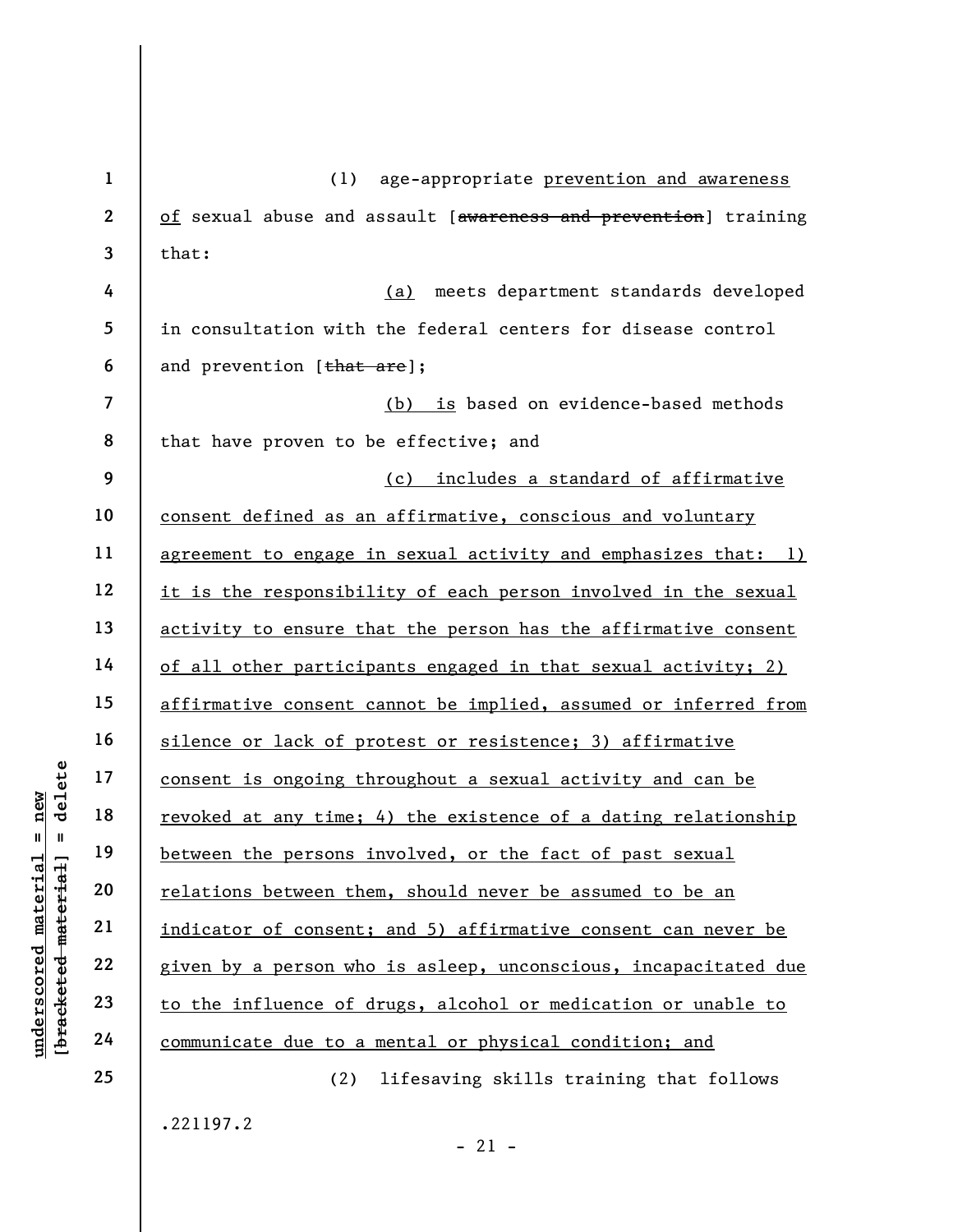nationally recognized guidelines for hands-on psychomotor skills cardiopulmonary resuscitation training. Students shall be trained to recognize the signs of a heart attack, use an automated external defibrillator and perform the Heimlich maneuver for choking victims. The secretary shall promulgate rules to provide for the:

7 8 9 10 11 12 13 (a) use of the following instructors for the training provided pursuant to this paragraph: 1) school nurses, health teachers and athletic department personnel as instructors; and 2) any qualified persons volunteering to provide training at no cost to the school district that the school district determines to be eligible to offer instruction pursuant to this paragraph; and

(b) approval of training and instructional materials related to the training established pursuant to this paragraph in both English and Spanish.

L. For students entering the ninth grade in the 2017-2018 school year and subsequent school years:

underscored material = new [bracketed material] = delete (1) one of the units in mathematics required by Paragraph (2) of Subsection J of this section may comprise a computer science course if taken after the student demonstrates competence in mathematics and if the course is not used to satisfy any part of the requirement set forth in Paragraph (3) of that subsection; and

.221197.2

(2) one of the units in science required by

 $- 22 -$ 

1

2

3

4

5

6

14

15

16

17

18

19

20

21

22

23

24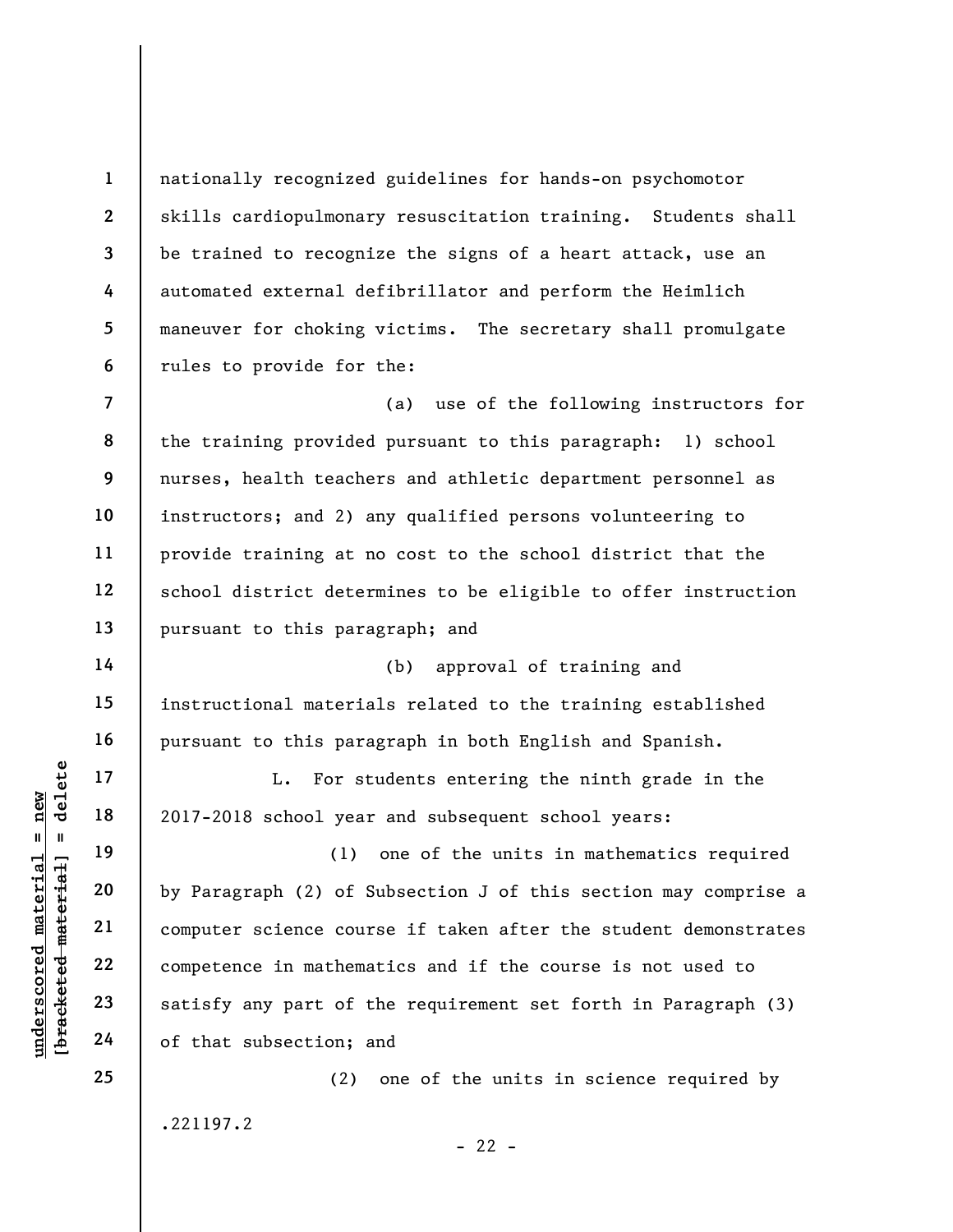Paragraph (3) of Subsection J of this section may comprise a computer science course if taken after the student demonstrates competence in science and if the course is not used to satisfy any part of the requirement set forth in Paragraph (2) of that subsection.

M. Final examinations shall be administered to all students in all classes offered for credit.

underscored material = new [bracketed material] = delete N. Until July 1, 2010, a student who has not passed a state graduation examination in the subject areas of reading, English, mathematics, writing, science and social science shall not receive a high school diploma. The state graduation examination on social science shall include a section on the constitution of the United States and the constitution of New Mexico. If a student exits from the school system at the end of grade twelve without having passed a state graduation examination, the student shall receive an appropriate state certificate indicating the number of credits earned and the grade completed. If within five years after a student exits from the school system the student takes and passes the state graduation examination, the student may receive a high school diploma. Any student passing the state graduation examination and completing all other requirements within five years of entering ninth grade, including a final summer session if completed by August 1, may be counted by the school system in which the student is enrolled as a high school graduate for the .221197.2

 $- 23 -$ 

1

2

3

4

5

6

7

8

9

10

11

12

13

14

15

16

17

18

19

20

21

22

23

24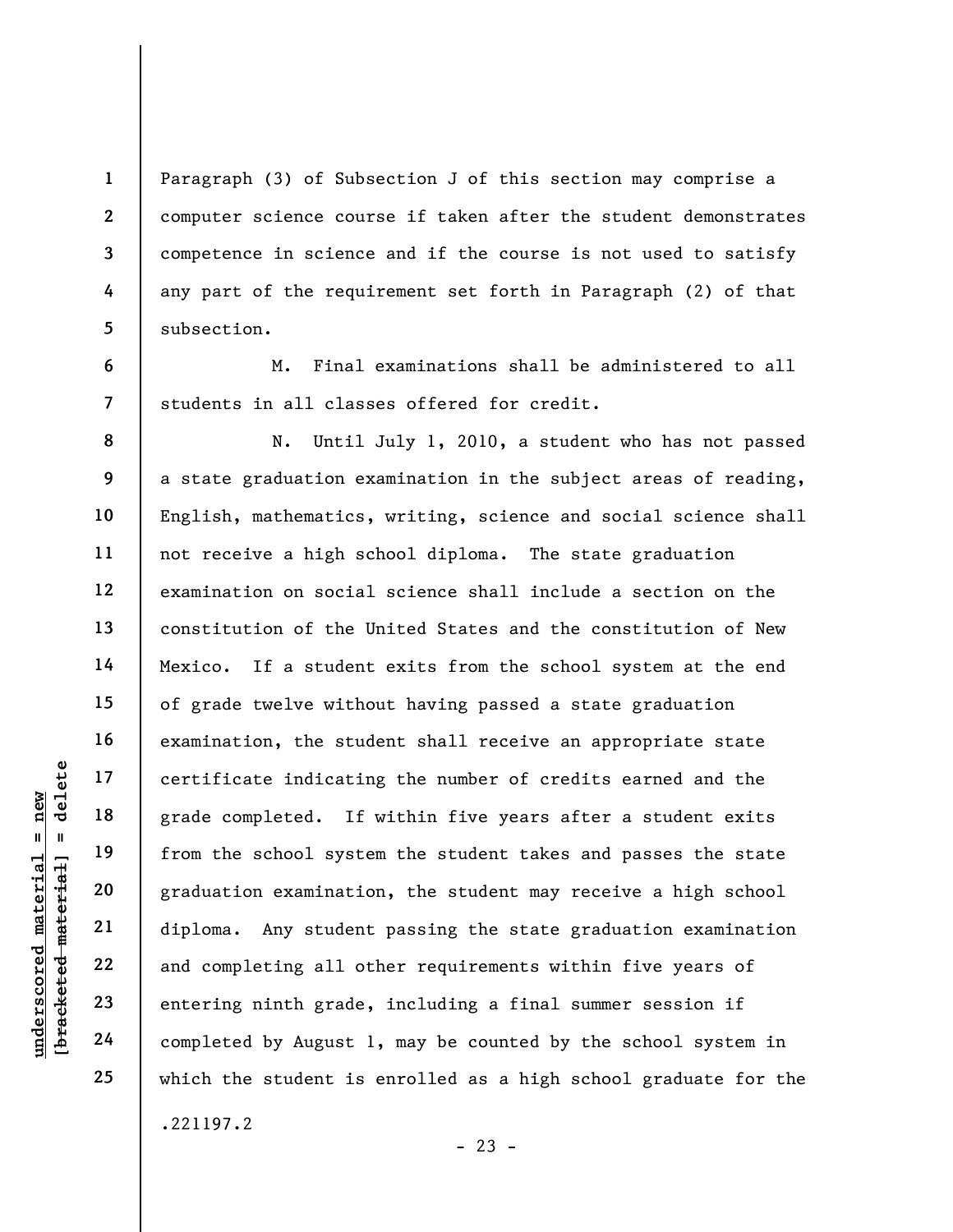1

year in which completion and examination occur.

underscore of this subsection, the school system<br>and the school system is an about the school system of this subsection, the school system<br>of this subsection and the school system is allowed the set of this subsection and 2 3 4 5 6 7 8 9 10 11 12 13 14 15 16 17 18 19 20 21 22 23 24 25 O. Beginning with the 2010-2011 school year, a student shall not receive a New Mexico diploma of excellence if the student has not demonstrated competence in the subject areas of mathematics, reading and language arts, writing, social studies and science, including a section on the constitution of the United States and the constitution of New Mexico, based on a standards-based assessment or assessments or a portfolio of standards-based indicators established by the department by rule. The standards-based assessments required in Section 22-2C-4 NMSA 1978 may also serve as the assessment required for high school graduation. If a student exits from the school system at the end of grade twelve without having satisfied the requirements of this subsection, the student shall receive an appropriate state certificate indicating the number of credits earned and the grade completed. If within five years after a student exits from the school system the student satisfies the requirements of this subsection, the student may receive a New Mexico diploma of excellence. Any student satisfying the requirements of this subsection and completing all other requirements within five years of entering ninth grade, including a final summer session if completed by August 1, may be counted by the school system in which the student is enrolled as a high school graduate for the year in which all requirements are satisfied. .221197.2

 $- 24 -$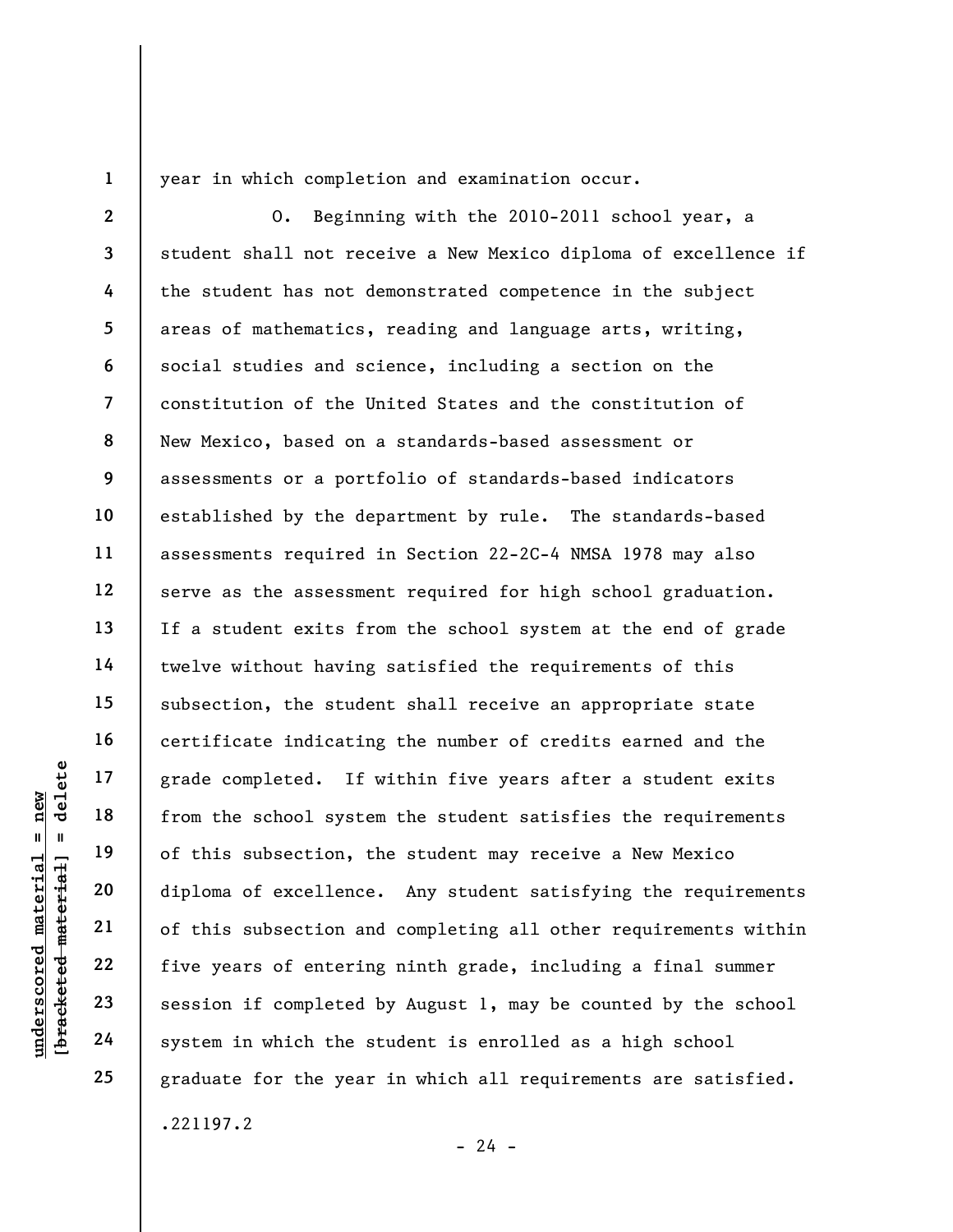underscored material = new [bracketed material] = delete 1 2 3 4 5 6 7 8 9 10 11 12 13 14 15 16 17 18 19 20 21 22 23 24 25 P. As used in this section: (1) "career and technical education", sometimes referred to as "vocational education", means organized programs offering a sequence of courses, including technical education and applied technology education, that are directly related to the preparation of individuals for paid or unpaid employment in current or emerging occupations requiring an industry-recognized credential, certificate or degree; (2) "career and technical education course" means a course with content that provides technical knowledge, skills and competency-based applied learning and that aligns with educational standards and expectations as defined in rule; (3) "career cluster" means a grouping of occupations in industry sectors based on recognized commonalities that provide an organizing tool for developing instruction within the educational system; (4) "career pathways" means a sub-grouping used as an organizing tool for curriculum design and instruction of occupations and career specialities that share a set of common knowledge and skills for career success; (5) "final next-step plan" means a next-step plan that shows that the student has committed or intends to commit in the near future to a four-year college or university, a two-year college, a trade or vocational program, an internship or apprenticeship, military service or a job; .221197.2

 $- 25 -$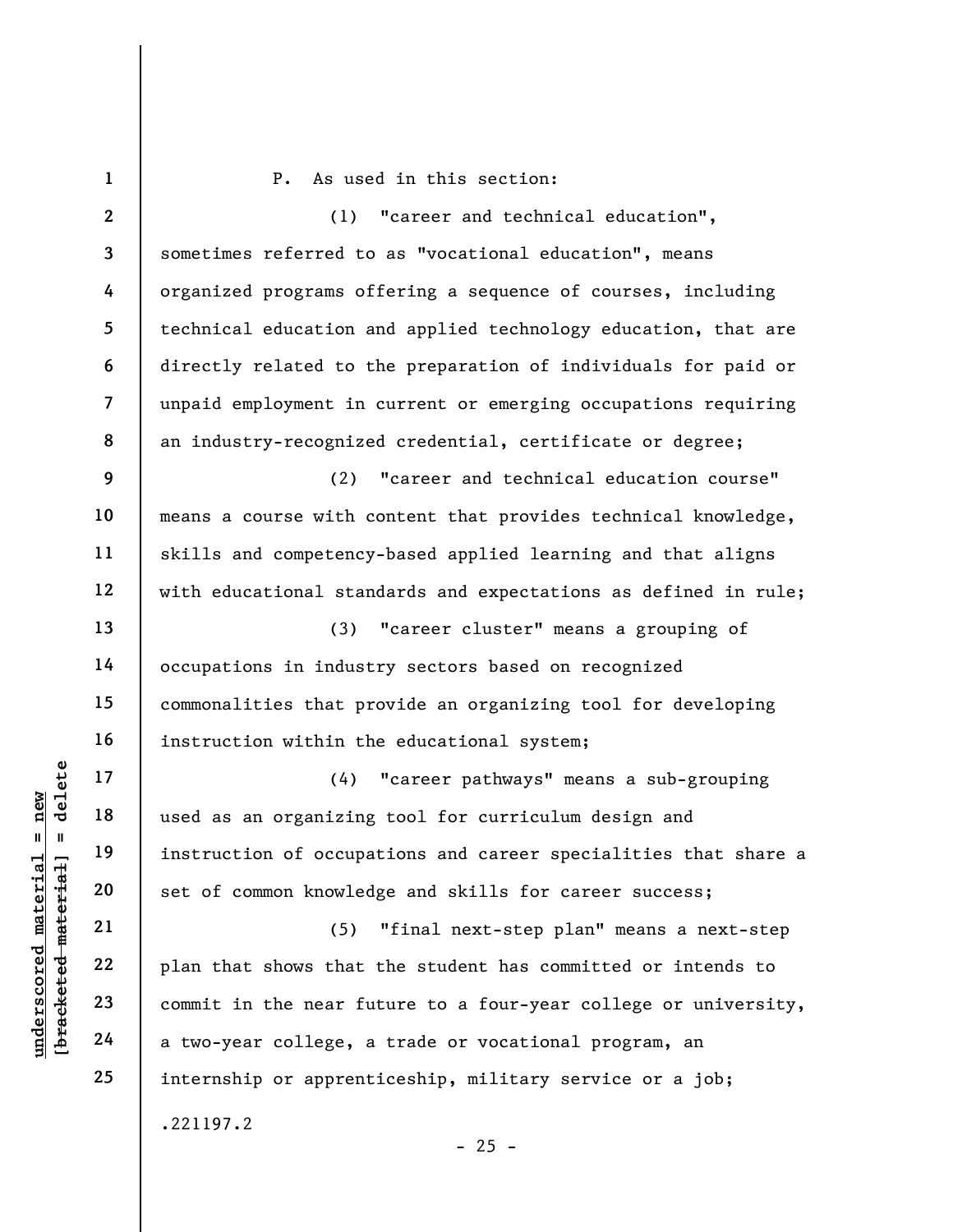underscored material = new [bracketed material] = delete 1 2 3 4 5 6 7 8 9 10 11 12 13 14 15 16 17 18 19 20 21 22 23 24 25 (6) "interim next-step plan" means an annual next-step plan in which the student specifies post-high-school goals and sets forth the coursework that will allow the student to achieve those goals; and (7) "next-step plan" means an annual personal written plan of studies developed by a student in a public school or other state-supported school or institution in consultation with the student's parent and school counselor or other school official charged with coursework planning for the student that includes one or more of the following: (a) advanced placement or honors courses; (b) dual-credit courses offered in cooperation with an institution of higher education; (c) distance learning courses; (d) career-technical courses; and (e) pre-apprenticeship programs. Q. The secretary may establish a policy to provide for administrative interpretations to clarify curricular and testing provisions of the Public School Code." SECTION 4. APPLICABILITY.--The provisions of Section 3 of this act apply to students entering the ninth grade in the 2022-2023 school year and subsequent school years. A student who took and passed a health education course prior to the implementation of this act shall be allowed to have that health .221197.2  $- 26 -$